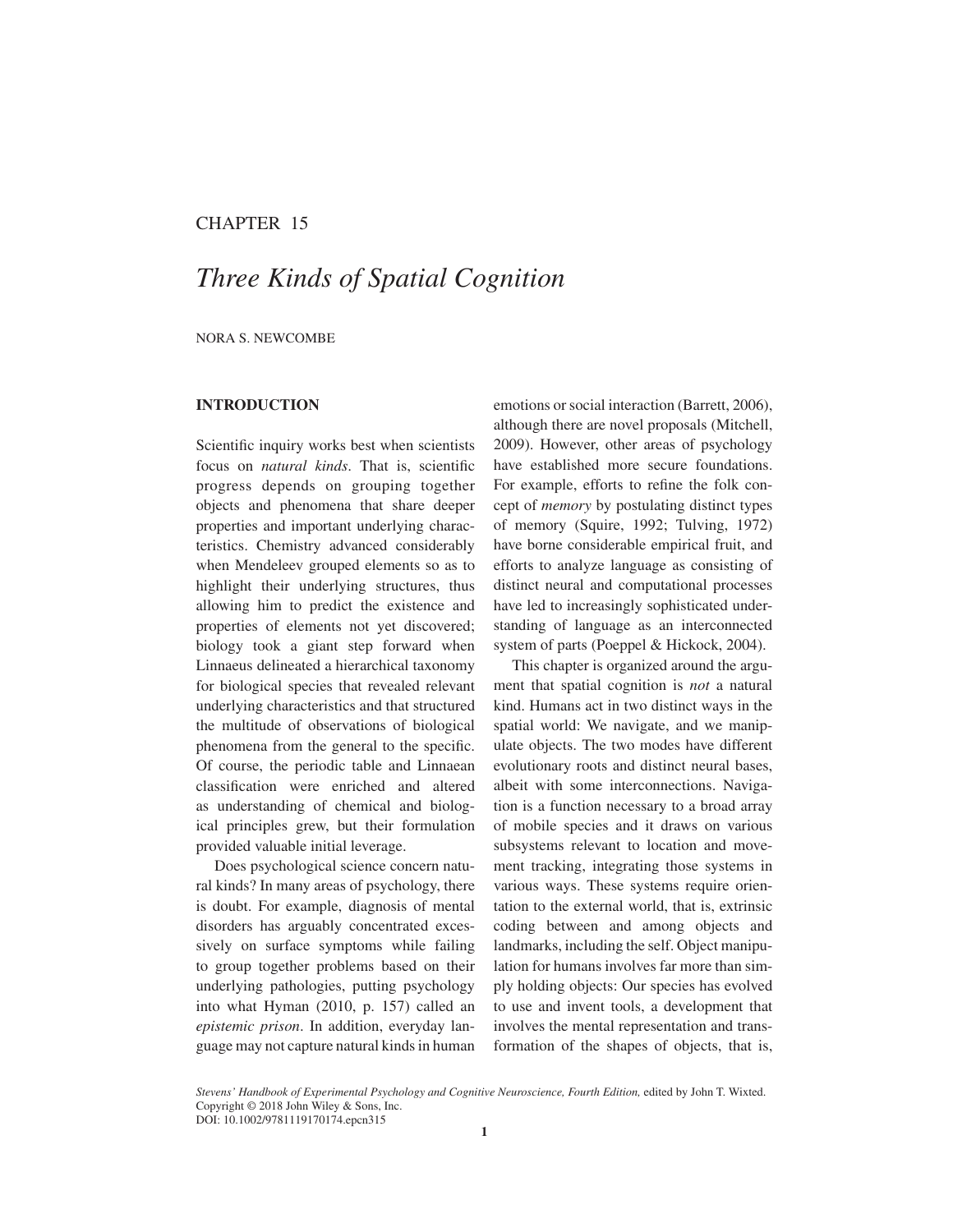intrinsic coding. There is also a third kind of spatial cognition: As a symbolic species, we can spatialize thought in various symbolic ways, using tools such as language, metaphor, analogy, gesture, sketches, diagrams, graphs, maps, and mental images. In this broader sense, spatial thinking is pervasive in human cognition across multiple domains.

Why have investigators been content to use the term *spatial cognition* if it isn't a natural kind? One simple reason is that any kind of action in a spatial world is in some sense spatial functioning, and hence can sensibly be called spatial cognition, as can metaphoric extensions of spatial categories (Lakoff & Johnson, 2008). Another potential justification involves what spatial thinking does *not* seem to require, that is, the intuition that spatial thinking, unlike many other kinds of thought, does not necessarily involve verbal description. Indeed, more than a century's worth of psychometric data points to the separation of spatial and linguistic intelligence, based on factor analyses aimed at defining the structure of intelligence. Thus this chapter will begin by considering the contribution of this research tradition. We will also look at its limitations. Although psychometric data provided one of the central pillars leading to the conceptualization of spatial cognition as a single domain, efforts in this tradition have failed to provide a clear and satisfying typology of various kinds of spatial thinking (Hegarty & Waller, 2005), despite many attempts to do so (e.g., Linn & Petersen, 1985).

The remainder of the chapter considers the reasons for considering spatial cognition as being composed of three distinctive domains, and what is gained thereby. There are evolutionary, behavioral, and neural arguments for the basic distinction between navigation and object manipulation; symbolic uses of space are clearly different from either, although they may describe the relations encoded

in service of each. We also discuss heterogeneity within domains, themes that crosscut domains, controversies, and future directions.

# **THE VIEW FROM PSYCHOMETRICS**

The enterprise of intelligence testing began with the atheoretical curiosity of Francis Galton, changed into Alfred Binet's work to answer questions the government of France posed about schools, and continued to flourish in other applied venues, such as military selection, during World War I. This history has supplied us with a wealth of fascinating data about human intellect. However, the research antedated the development of a theory of human cognition, and this fact had a variety of unfortunate consequences for developing taxonomy for spatial thinking. There were several problems, all very understandable, given the historical context. First, the tests had to be devised intuitively, based on trial-and-error approaches to finding tasks for which performance could be measured reliably and which also showed variation that validly predicted outcomes. Development of theory lagged behind for many reasons, including the fact that many modern methodologies had not yet been developed, such as measurement of reaction times, eye movements, and neural activation. Second, the tests also had certain practical constraints. For group testing, they had to be reasonably easy to understand from written instructions and able to be completed in a paper-and-pencil multiple-choice format. Even with individual testing, the amount of materials that could be used was limited, and time was limited too. Nevertheless, some interesting spatial tasks were typically included in the testing array, with more tests devised throughout the 20th century, until the list of spatial tests reached into the thousands, as compiled in the *International Directory of*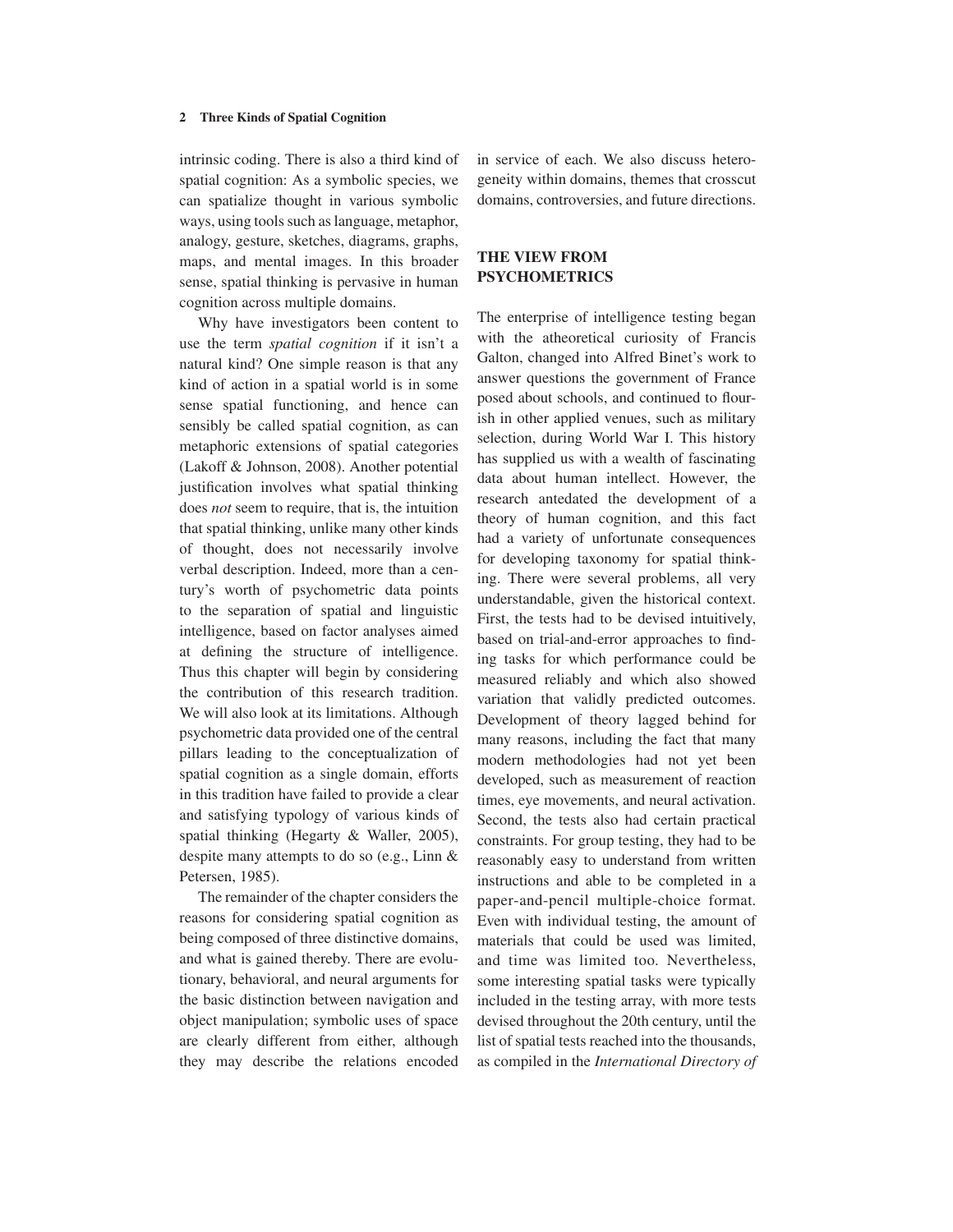*Spatial Tests* (Eliot & Smith, 1983). Given how many spatial tests were around, what could possibly be missing?

There were at least three serious limitations, despite the abundance of tests, which stemmed from the historical context and the methodological and practical limitations just mentioned. One issue was that the skills could not be analyzed componentially so as to define the cognitive processes underlying them. Thus, the task of delineating the commonalities and differences among the various tests could only be tackled with the blunt instrument of factor analysis. Another issue was that there was no systematic means of surveying the kinds of spatial skills that people use in their everyday lives. In the end, the tests that psychometricians designed intuitively missed whole kinds of spatial skill. Perhaps most crucially, it was impossible to assess navigation using the technology available 100 (or even 20) years ago. Testing large numbers of people outdoors was clearly not practical, nor could one test people indoors in large-scale standardized environments. The Guilford-Zimmerman Spatial Orientation Test hinted at navigation, with its requirement to imagine the tilt of a boat and its orientation to the shore from line drawings of the prow (Guilford & Zimmerman, 1948), but even so, it did not require finding novel routes and detours or representing the relations among multiple environmental landmarks.

These three problems collectively impose severe limitations on what we can conclude from over a century of psychometric data. Despite these problems, however, we have learned some valuable facts. First, a great deal of data converges on the idea that spatial functioning is a distinct aspect of human intellect, as suggested by Figure 15.1. A variety of spatial measures are highlighted in the top sector, one of the three principal sectors, along with verbal thinking in the lower left and mathematical thinking in the lower right. Second, the gradations from the inner to the outer circles show us that some tests are more general (and thus less specifically spatial) than others, and, vice versa, some tests are more specifically spatial. For instance, geometric analogies are in the same pale inner circle with verbal analogies and number analogies, due to the centrality of analogical reasoning to human intelligence (Gentner, Holyoak, & Kokinov, 2001). Analogical reasoning is a kind of reasoning that is abstract and general, and that can be symbolically represented, so its centrality in this diagram highlights the kind of spatial thinking that we previously called the "third kind." By contrast, tests that involve mental rotation (Cubes, Flags, Cards) are in the outer sector. These tests tap skills that are more distinctly spatial. They exemplify skills related to tool use because they are most useful when thinking about the structural descriptions of individual objects at a scale that allows manipulation with the human hand, and hence these tests are less linked to other tests. Notably missing are tests of navigational skill.

Would tests not included in the typical battery cluster similarly or differently? We simply do not know. The groundbreaking work of Roger Shepard and his colleagues on mental rotation and paper folding paved the way for componential analysis (for an overview, see Shepard & Cooper, 1986), and soon afterwards, the availability of a multiple-choice test of mental rotation that used Shepard's block stimuli (Vandenberg & Kuse, 1978) supported individual-differences research. However, the test was never added to standard psychometric batteries, and thus its more fine-grained analysis of rotation skills was not included in factor analyses. Furthermore, efforts to better characterize small-scale spatial skills not addressed by conventional tests, such as cross-sectioning, have only appeared recently. Other recent developments have been efforts to devise a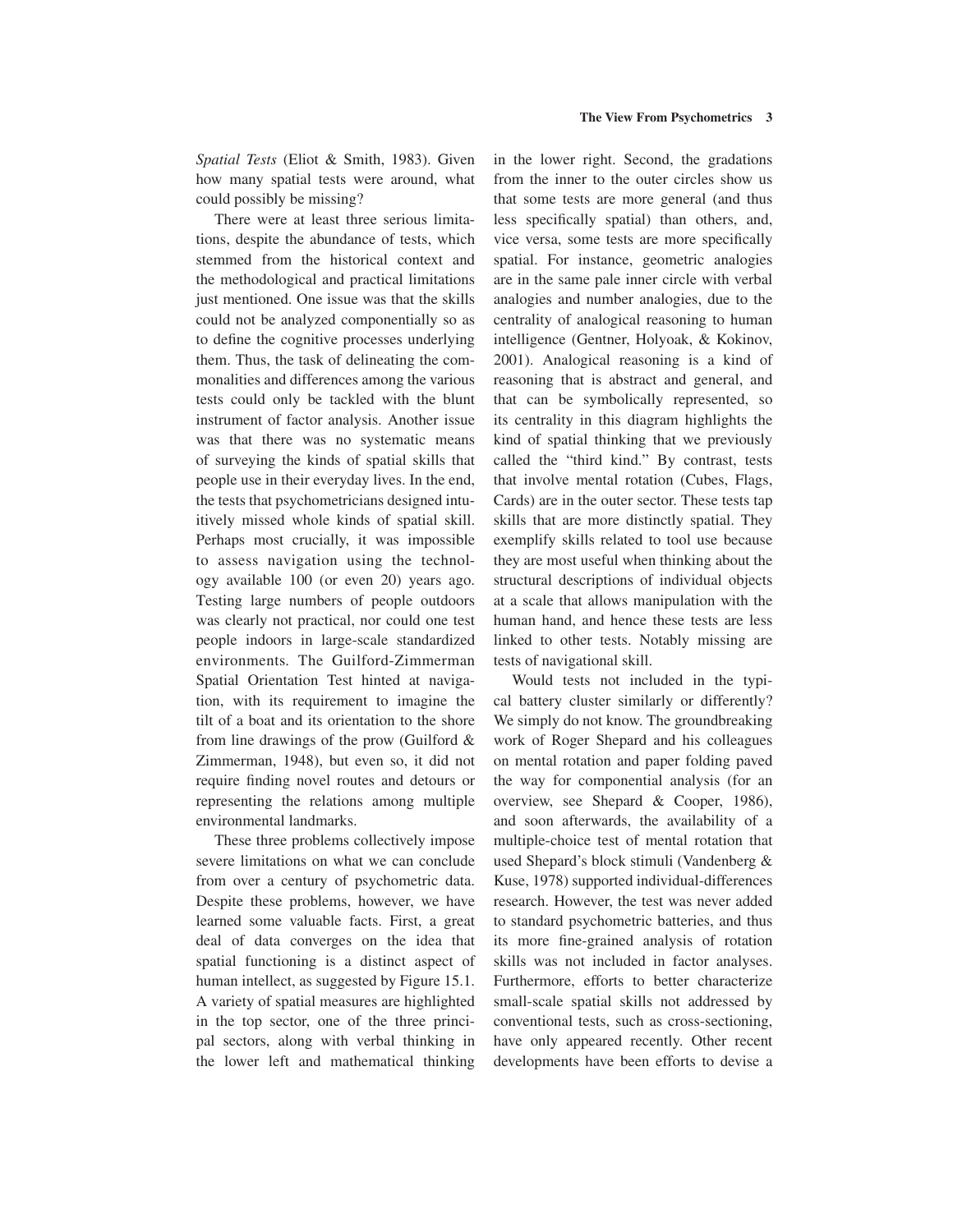

**Figure 15.1** Spatial functioning is a distinct aspect of human intellect. Spatial measures are highlighted in the gold-colored sector of this model, along with verbal and mathematical thinking. Tests toward the center are more general; those towards the periphery are more specific. W in figure refers to Wechsler (i.e., taken from the Wechsler intelligence test).

Source: Gray and Thompson (2004) (adapted from Snow, Kyllonen, and Marshalek, 1984). Reprinted with permission of Macmillan Publishers Ltd.

reliable and valid objective test of navigation ability and to expand our characterization of abstract spatial thought.

# **A NEW TYPOLOGY**

One way to conceptualize the crucial difference between navigation and object manipulation is that navigation concerns the *extrinsic* spatial relations among objects, with

wider frames of reference, whereas object manipulation acts upon the *intrinsic* spatial relations that constitute the structure of objects. The distinction between extrinsic and intrinsic relations is one key aspect of recent proposals about the structure of spatial skills, illustrated in Figure 15.2 (Newcombe & Shipley, 2015; Uttal et al., 2013).

One possible question about treating the difference between navigation and object manipulation as the difference between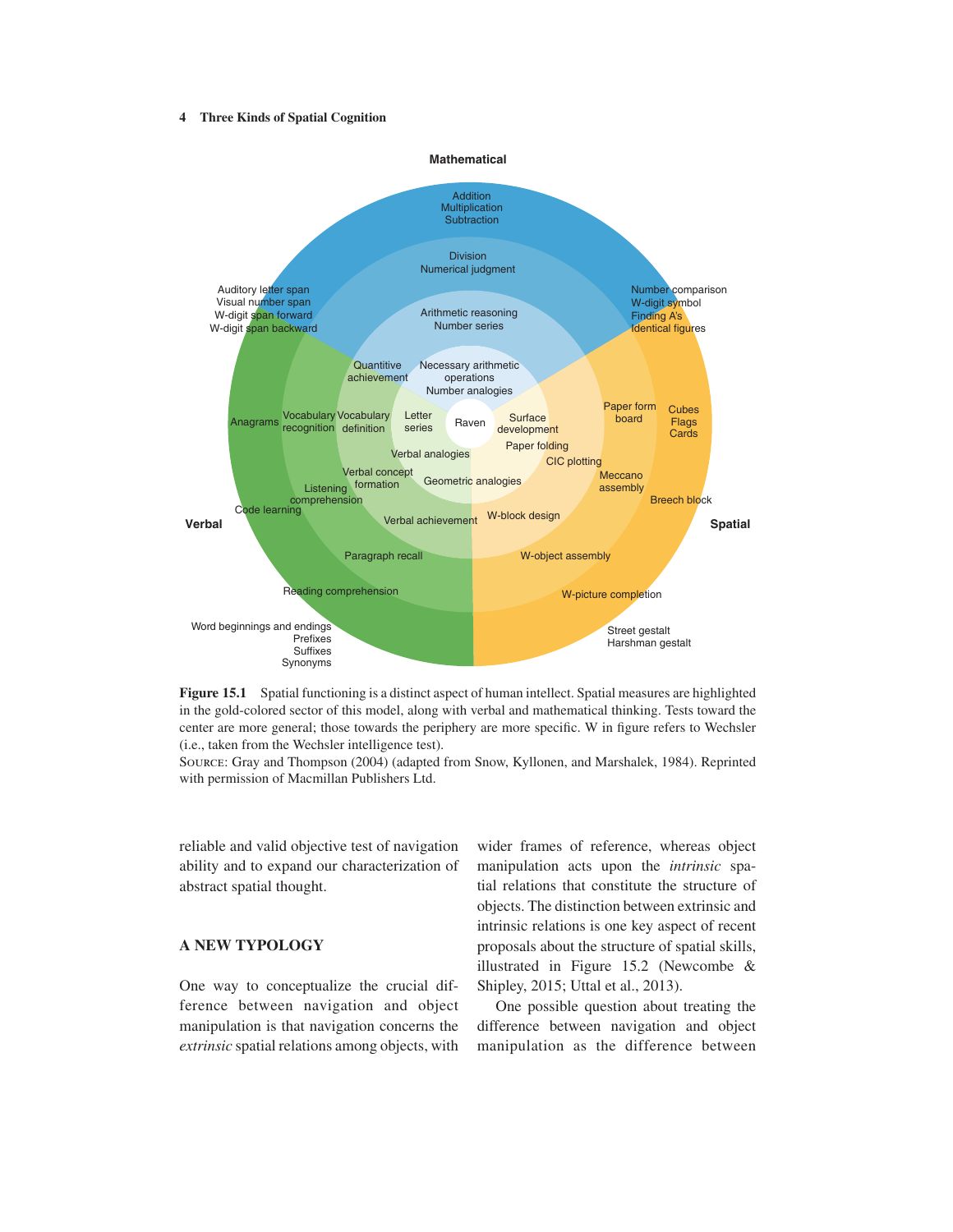#### **A New Typology 5**



**Figure 15.2** Examples of dividing spatial cognition into the static and dynamic aspects of intrinsic and extrinsic spatial relations.

extrinsic and intrinsic spatial coding is that manipulating object representations often seems to require an external reference point; for example, the mental rotation of a block figure has meaning only with respect to the observer (or some other landmark), which defines the rotation. However, object manipulation requires orientation with respect to only a single point, typically nearby and often a static observer, or even more specifically, the observer's eyes and hands. By contrast, navigation draws on representations involving multiple entities usually spread over a wide scale, encoding relations among external landmarks for effective allocentric representation, and/or representing the moving self, with updates on direction and heading gained from the internal senses (e.g., Burgess, 2006; Sholl, 1996).

A second distinction, crosscutting to intrinsic and extrinsic coding, was also proposed by Newcombe and Shipley (2015), and by Uttal et al. (2013). This contrast is between static and dynamic thinking. It is basically the classic contrast that cognitive psychology has long made between representation and transformation (i.e., acting upon mental representations to transform them) and harks back to Shepard's analyses of mental rotation, in which he identified the slope of the function relating degrees of rotation to reaction time as indexing the dynamic process of mental rotation itself, and the y-intercept as indexing encoding and decision time. Static encoding is prerequisite to dynamic transformation: Spatial relations need to be represented or encoded in order to be transformed dynamically. This relation may be unidirectional, at least for intrinsic coding: Recognition of objects does not require mental rotation (Farah & Hammond, 1988).

Figure 15.2 gives some illustrations of the proposal to divide spatial cognition into the static and dynamic aspects of intrinsic and extrinsic spatial relations. In a static-intrinsic coding of object structure, we represent the shape of something; for example, a pear. In a dynamic-intrinsic transformation, we predict the appearance of the pear after it is cut. We could also imagine rotating it. If we replaced the pear with a more malleable figure, such as a clay sculpture, we could also imagine slicing it and sliding the two pieces along the slice, or we could imagine deforming it plastically. If it were a brittle object such as a clay pot, we could imagine smashing it. In a static-extrinsic coding of object location, we represent where objects are with respect to each other, to external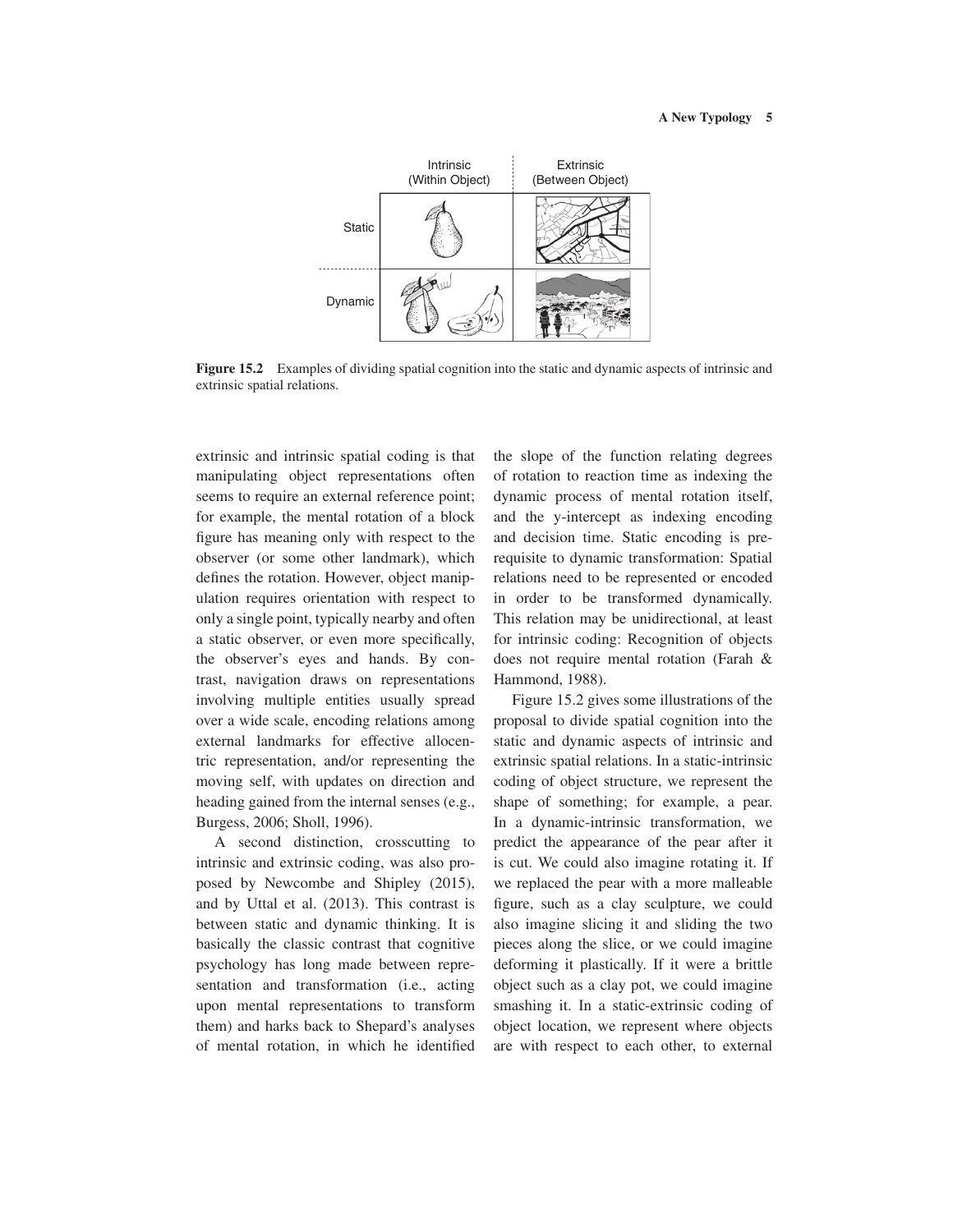spatial frameworks including landmarks, slope of the land or the cardinal directions, and to the self. These objects are typically large-scale objects within which we are typically contained, such as houses, rather than small objects that we can hold. In a dynamic-extrinsic transformation, we predict what we might see from another vantage point, as when we approach a village along different roads, or circumnavigate a mountain range. We can also imagine an overall map, in which we integrate across frameworks to infer how the layout of the town is situated with respect to a mountain valley not visible from the town itself.

There are several arguments for splitting spatial cognition into navigation (extrinsic spatial relations) and tool use (intrinsic relations), based on evolutionary considerations, behavioral research, and neural data.

#### **Different Evolutionary Roots**

Psychology has a spotty history in using knowledge about evolution and data from comparative cognition research to build theory. Evolutionary psychology is often controversial, when it is construed to imply sociobiological guesses about ways in which phenomena such as mate choice or altruism depend on reproductive advantage. But there are more powerful ways to use an evolutionary framework. Thinking about evolution and cross-species comparison can be very productive in delineating the structure of human intellect, yet has generally been rarely utilized, except for discussion of the degree to which human language is species specific. This situation is changing, however, as data accumulate on a wide variety of nonhuman animal species, studied both in the field and in the laboratory.

Fortunately, navigation has been studied comparatively for many decades (e.g., Wiener et al., 2011). It is widely recognized that all mobile species have to solve the problem of finding their way around the world. A great deal of research exists on a wide variety of species, including insects such as ants and bees, birds such as homing pigeons and migrating birds, and various mammals, including humans. Much of this research has utilized common paradigms such as the Morris (1984) water maze or the Cheng (1986) reorientation task, so that comparative claims can be made with increasingly greater precision. From these facts alone, we might conclude that navigation is special, because there appears to be an evolutionarily conserved neural apparatus for accomplishing this vital goal, although there is also variation, even with closely related species, depending on the navigational demands of the environment of adaptation (Rosati & Hare, 2012).

In contrast to the species-general need to navigate, a species-specific aspect of human anatomy is the opposable thumb, and a unique attribute of humans is their invention and use of tools. Although tool use and even tool invention has been observed in a few other species, such as corvids and macaques (e.g., Cheke, Bird, & Clayton, 2011; Hihara, Obayashi, Tanaka, & Iriki, 2003; Weir, Chappell, & Kacelnik, 2002), these amazing phenomena usually involve naturally available objects such as stones and sticks rather than carefully crafted objects kept handy for future use. In addition, birds can only manipulate objects with their beaks, a fact that limits their facility with crafting objects. Monkeys have hands but they are not as adapted as the human hand for grasping objects. However, tool invention requires more than the opposable thumb: It also rests on the development of the neocortex (Reader & Laland, 2002) and the appearance of neural networks for representing the actions of conspecifics (Hecht et al., 2013). Invention, as opposed to imitation, of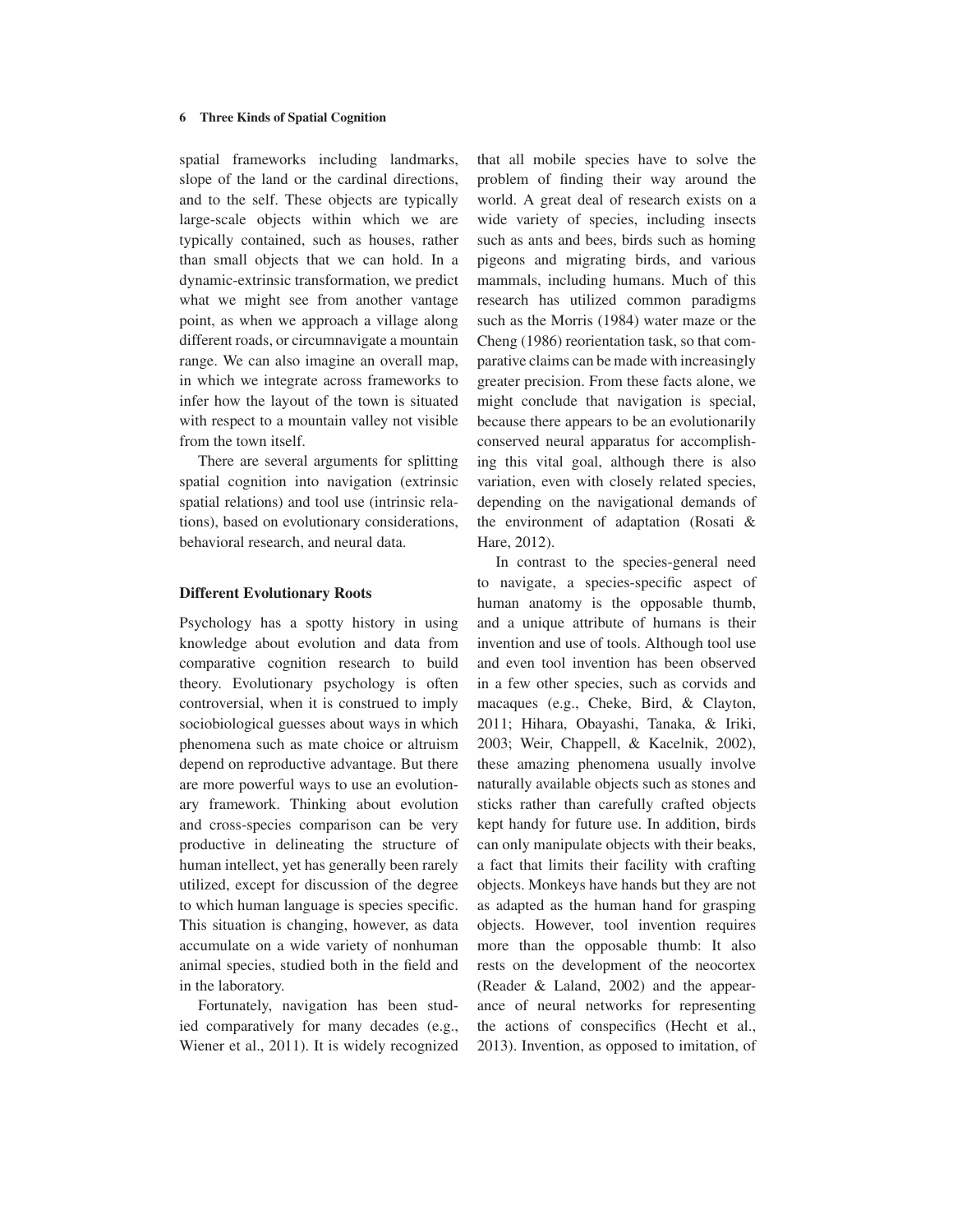tools may rest on the ability to encode the structure of naturally occurring objects and then imagine how they might be transformed by cracking, folding, chipping, and the like to achieve desired ends. Indeed, when transformations of object structure have been studied in nonhuman species, it has been very difficult to document that it occurs at all. Primate species have shown complex patterns not entirely consistent with mental rotation, even after considerable training (Hopkins, Fagot, & Vauclair, 1993; Köhler, Hoffmann, Dehnhardt, & Mauck, 2005; Vauclair, Fagot, & Hopkins, 1993). The linkage between mental rotation and the structure of the human hand is further supported by findings indicating motor involvement in mental rotation, especially prominent earlier in development, but often evident in adults as well (e.g., Frick, Daum, Walser, & Mast, 2009; Wohlschläger & Wohlschläger, 1998).

In terms of abstract spatial thinking, the claim that language is species specific is now widely accepted, even though precisely what is specific and how language fits into evolution continues to be debated (Hauser, Chomsky, & Fitch, 2002; Pinker & Jackendoff, 2005). Of course, language includes spatial language, and a wider claim is that symbolic spatial thinking is distinctively human, including thinking using symbols that are nonlinguistic. There are some data to support this idea. For example, even chimpanzees show only a fragile ability to use simple scale models provided for them by humans (Kuhlmeier & Boysen, 2001; Kuhlmeier, Boysen, & Mukobi, 1999); there is no convincing evidence of robust use, let alone invention, of maps or models, even by our closest primate relatives. On another front of spatial-symbolic reasoning, there is some debate about whether any species of great apes can map spatial relations or use analogical reasoning, but the consensus again is that such capabilities are fragile and in

crucial ways different from those of humans, including human children (Christie, Gentner, Call, & Haun, 2016; Haun & Call, 2009; Hribar, Haun, & Call, 2011).

# **Distinguishing Behavioral Characteristics**

Evolutionary arguments are suggestive, but they do not provide the kind of hard data that experimental psychology demands. As cognitive psychology was being established in the 1960s and was developing apace in the 1970s and after, its methods were applied to spatial thinking. As already mentioned, Roger Shepard and his colleagues began their line of research on chronometric analysis of mental rotation and other spatial tasks, such as paper folding (Shepard & Feng, 1972; Shepard & Metzler, 1971). In cognitive development, inspired initially by Piaget, researchers began to study perspective taking, where Piaget had done pioneering work on the Three Mountains problem (Piaget & Inhelder, 1948/1956), as well as to do research on mental rotation, inspired both by Piaget's (Piaget & Inhelder, 1966/1971) and by Shepard's work. Researchers debated whether perspective taking was evident earlier than Piaget claimed (Flavell, Flavell, Green, & Wilcox, 1980; Newcombe & Huttenlocher, 1992), and the same debate raged around mental rotation (Dean & Harvey, 1979; Estes, 1998; Marmor, 1975, 1977).

This work began to reveal a puzzling pattern. Mental rotation of an array of objects and taking the perspective of another observer on that same array are computationally equivalent—for an artificial intelligence or in terms of formal logic. Nevertheless, for humans, there turned out to be empirically dissociable cognitive operations, showing different signature patterns of ease and difficulty (e.g., Hegarty & Waller,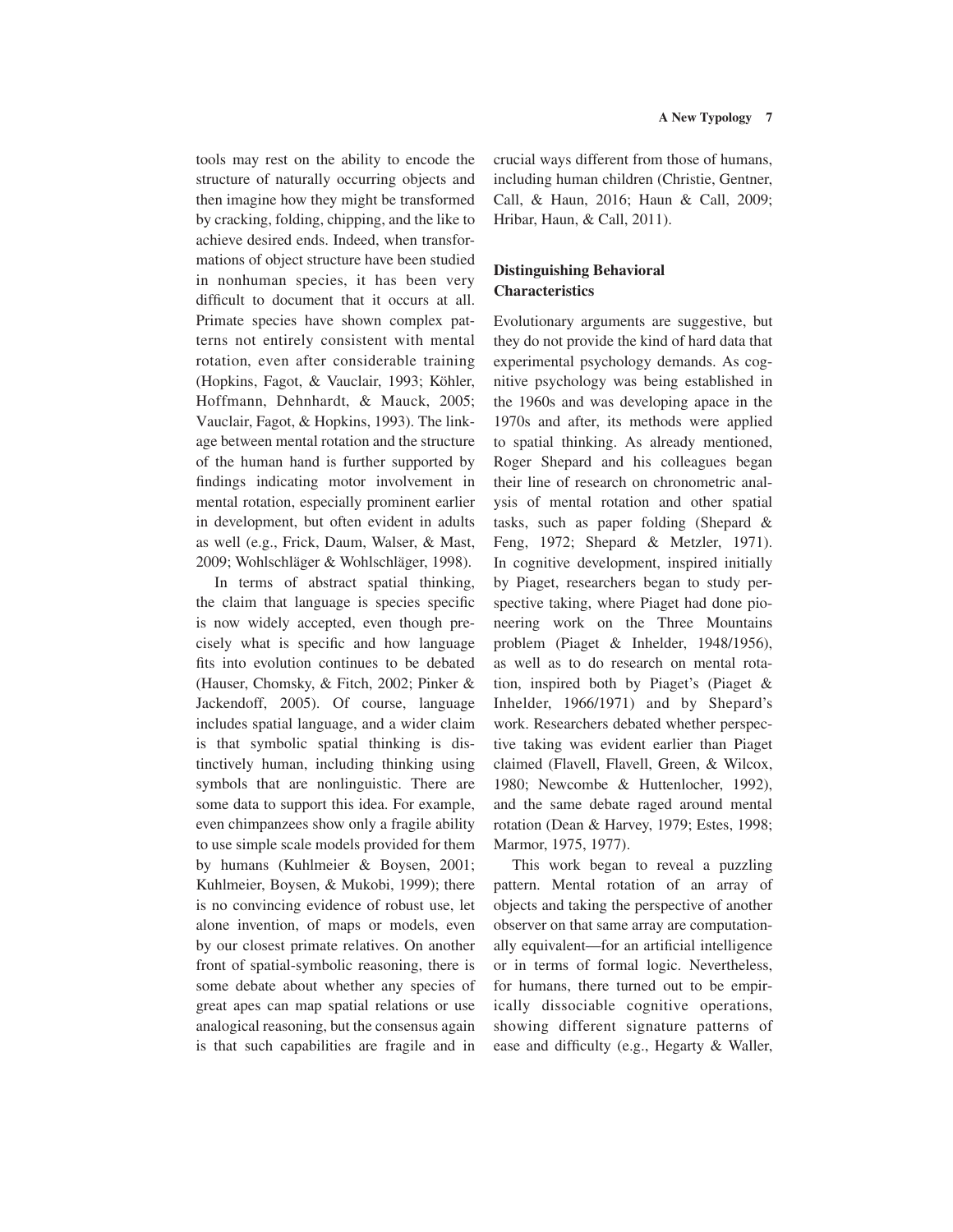2004; Huttenlocher & Presson, 1973, 1979; Kozhevnikov & Hegarty, 2001; Ratcliff, 1979; Wraga, Shepard, Church, Inati, & Kosslyn, 2005; Zacks, Vettel, & Michelon, 2003; for a review, see Zacks, Rympa, Gabrieli, Tversky, & Glover, 1999). It was not simply that one or the other operation seemed to be easier. In fact, there was sometimes an advantage of perspective taking over array rotation, but also vice versa depending on the nature of the task (Huttenlocher & Presson, 1973, 1979; Simons & Wang, 1998; Wang & Simons, 1999; Wraga, Creem, & Proffitt, 2000; Wraga et al., 2005).

The functional distinction between mental rotation and perspective taking points the way to distinguishing between object use and navigation. Array rotation is akin to the mental rotation of a single object studied by Shepard, an object that could be held in the hand (or be imagined as being held). By contrast, asking a question about perspective involves imagining walking around an array and looking at it from another vantage point, as would be typical during a navigation task. Experimenters who naturally aimed to keep task elements constant often tried to equate array rotation and perspective taking by having participants examine a small grouping of objects on a tabletop. In retrospect, we can now argue that such arrays did not constitute prototypical rotation tasks, in which an object could be manipulated by hand, although occasionally the array was placed on a platform that allowed for it to be rotated with a handle. Nor did the arrays generally allow for the kind of perspective taking that occurs during navigation, where objects wholly, or at least partially, occlude each other, and the various views need to be integrated over the time needed to walk lengthy distances. Indeed, in terms of navigation, a notable (and somewhat disturbing) fact about all the tasks was that they used small-scale spaces.

Scale is a crucial consideration when considering how to carve up spatial cognition. Montello (1993) categorized scale into four levels: figural, vista, environmental, and geographical. Figural and vista spaces are small-scale environments, but only figural space highlights the structural description, or intrinsic coding, of objects. The intra-object locations of a toy car's windshield and tires are an example of figural space. Although still small-scale, the inter-object locations of the car, the table supporting it, and the surrounding chairs are an example of vista space. Figural and vista spaces share the characteristic that there is no need for action to acquire knowledge of the various parts and their spatial relations—everything is visible from a single vantage point. Environmental and geographical spaces refer to spatial arrays too large to be encoded from a single viewpoint, thus requiring some form of movement to acquire global spatial knowledge. Both are large-scale environments, but environmental space can be explored on foot whereas geographical space exceeds the bounds of natural human locomotion (Tatler & Land, 2011). The layout of a city, for example, is an example of environmental space, whereas the relative position of states, countries, and continents constitute geographic space.

Going back to array rotation and perspective taking: They have been primarily studied in vista spaces, whereas figural space is more typical for object manipulation, and environmental and geographic space is more typical for navigation; that is, action immersed within the array (Chrastil & Warren, 2012, 2013). In the real world, we often move objects in our hands to learn about them, and we move around large-scale environments to acquire information for navigation. Rotation and perspective taking are equally good ways to learn about fairly simple spatial relations in vista space; in fact, it is sufficient to passively observe the visual transitions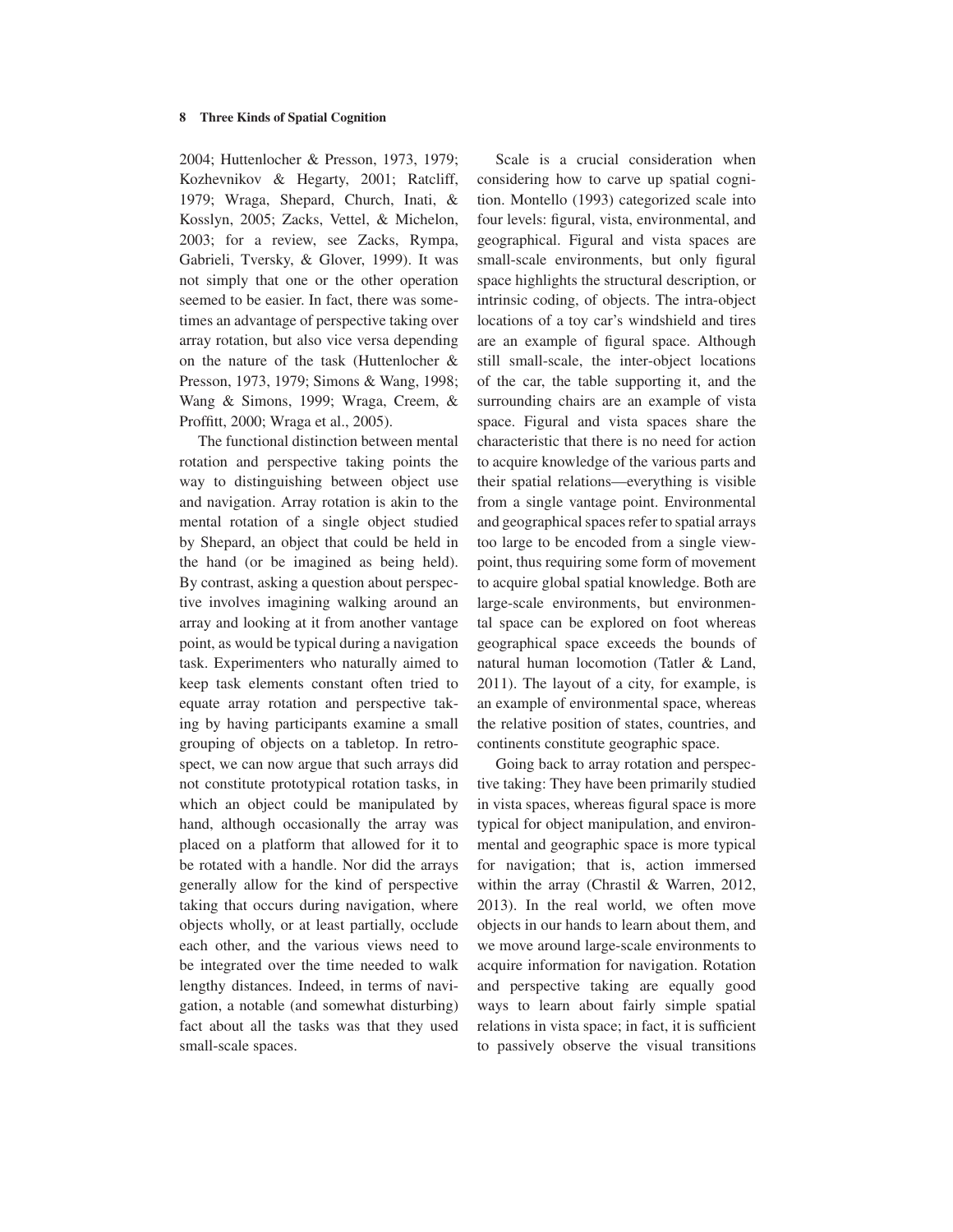to learn more than when the array is shown in successive static snapshots—although note that in the real world, especially before the advent of technology, such experiences would have been rare (Holmes, Marchette, & Newcombe, in press). But in a situation more similar to large-scale spaces, in which people need to integrate a large number of spatial relations over multiple views, perspective taking is best, consistent with the idea that perspective taking is distinctively navigational (Holmes & Newcombe, 2016).

# **Distinct Neural Bases**

Evolutionary arguments are suggestive of the existence of three kinds of spatial cognition, and behavioral evidence has hinted at the importance of a distinction between object-centered and navigational thinking. However, findings from neuroscience provide the strongest support for this distinction. Of course, modern imaging techniques have only been available relatively recently. But neuropsychology research with patients was sufficient to show that patients suffering from navigational challenges did not typically have more widespread problems, and that problems in recognizing and manipulating objects could be similarly distinct. Indeed, we have known for 20 years or more that patients with brain damage that caused navigational deficits might not have other problems, including problems in spatial tasks of the kind related to object manipulation (Kim et al., 2013). Furthermore, patients who have navigational problems can be subdivided into groups with even more specific problems than simply getting lost, such as problems representing the locations of objects relative to themselves following damage to posterior parietal cortex, or PPC (Aguirre & D'Esposito, 1999), problems representing locations relative to other locations

following damage to retrosplenial cortex (Aguirre & D'Esposito, 1999; Maguire, 2001), poor recognition of familiar landmarks following damage to parahippocampal region (Epstein, DeYoe, Press, Rosen, & Kanwisher, 2001), or various kinds of navigation problems following damage to the hippocampus (Guderian et al., 2015). Similarly, people with deficits centered on encoding object structure often do not show other deficits and can be subdivided into even more specific groups. There is wide diversity in the specific ways in which object recognition can be impaired in agnosia (Farah, 1991, 2004), in which visual imagery can be impaired and spatial imagery preserved (Farah, Hammond, Levine, & Calvanio, 1988), and in which mental rotation of hands can be impaired while mental rotation of external objects is preserved, or vice versa (Tomasino, Toraldo, & Rumiati, 2003).

Thus, spatial deficits are actually as various as the types of aphasia that have suggested a delineation of components of the language system. But definitive evidence of specificity and further delineation of subsystems of a navigational system and an object encoding system have come from modern neuroscience. We have now made impressive progress in delineating the neural components of a navigation system at a variety of grain sizes from a cellular to a systems perspective, and in formulating computational models of how the neural hardware supports representations and behavior.

As a side note, this happy state of affairs is realizing David Marr's (1982) dream that cognitive science can relate the computational, representational, and implementational levels of analysis. There are several reasons for this success. First, we are dealing with well-defined problems. For navigation, if you are here and want food, where do you wish to go and what route would you take to accomplish getting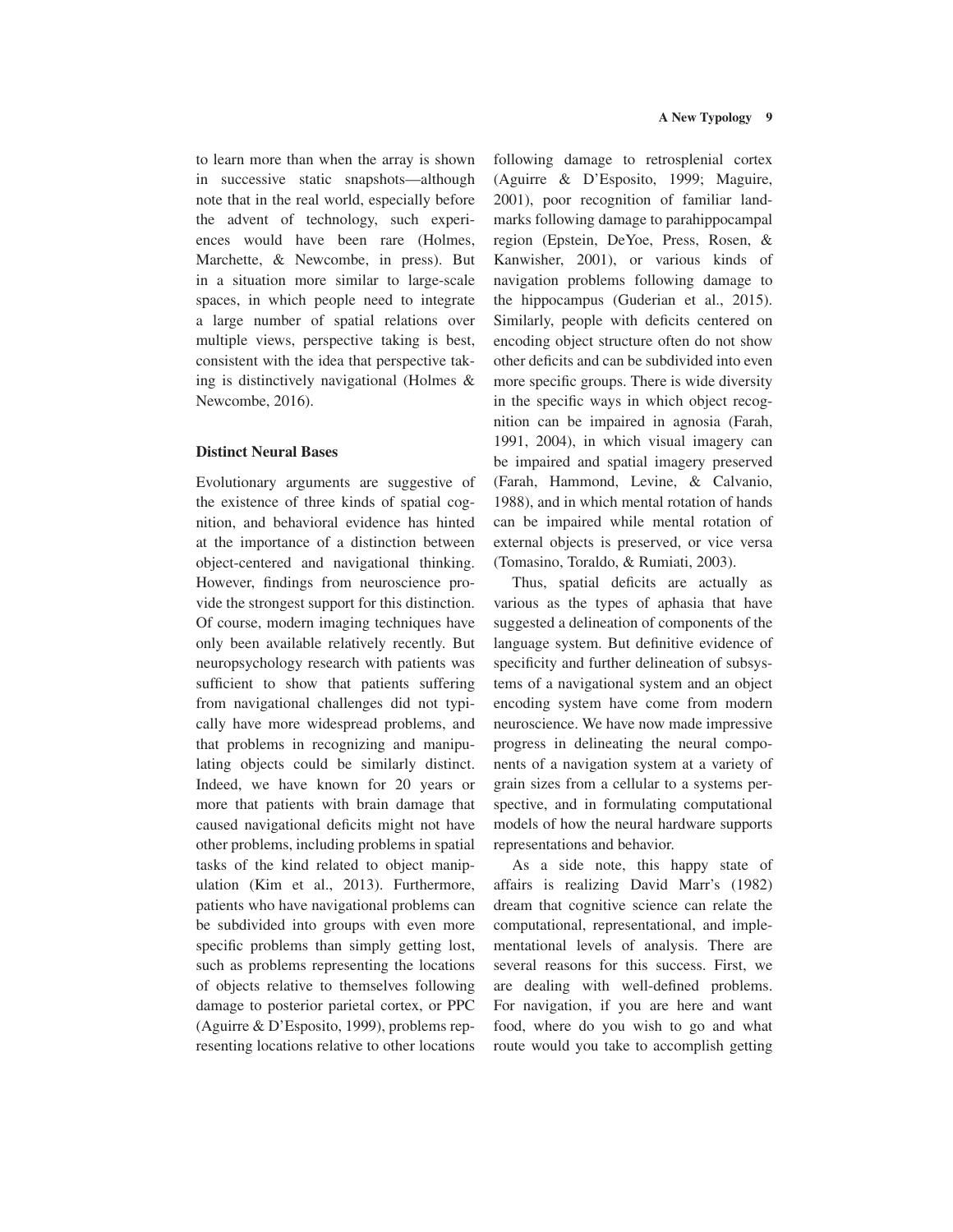there? Similarly, for object manipulation, if you slice an orange vertically, you will see one predictable configuration, and if you slice it along its equator, you will see a different structure. Such clarity has favored the development of a variety of interesting behavioral paradigms within which we can examine neural properties and about which we can formulate computational models. Second, the fact that navigation is a cross-species demand has allowed for multipronged converging attacks on the problem using a variety of techniques and species, rather than limiting the focus of investigation on the human species, with associated methodological limitations. Of course, we lack the leverage of commonality for object manipulation, but here we have the advantage of contrasts between human capacity and the capacity of nonhuman species to lay bare our unique characteristics.

# **Navigation**

At the cellular level, the initial step in establishing the neuroscience of navigation was the discovery of place cells in the rodent hippocampus; that is, cells that fire whenever the animal is in a certain place within an enclosure (O'Keefe & Dostrovsky, 1971); place cells were also eventually found in other parts of the rodent brain as well as in the hippocampus. Soon after the discovery of place cells, O'Keefe and Nadel (1978) published a book with the memorable title of *The Hippocampus as a Cognitive Map*. The existence of place cells in the human brain has been confirmed, although not until over 30 years after the initial discovery, in studies of human patients with epilepsy undergoing monitoring in preparation for surgery (Ekstrom et al., 2003). Although the discovery of place cells was important, more was needed: Place cells are clearly necessary, but not sufficient, for an accurate map of the

environment. There are at least two other important elements. First, we need to know which direction we are facing—consider the situation when a blue dot on a map shows your current location, but you do not know which way to head unless you also are oriented to your surroundings. It turned out that the brain also has head-direction cells (Taube, Muller, & Ranck, 1990a, 1990b). Second, we need a coordinate system that relates places and directions to each other, and it turned out that the brain has grid cells arranged in hexagonal patterns that allow for precise positioning (Fyhn, Molden, Witter, Moser, & Moser, 2004; Hafting, Fyhn, Molden, Moser, & Moser, 2005; Sargolini et al., 2006). There is now a large literature on place cells, head-direction cells, and grid cells, as well as other cell types, such as border cells (Solstad, Boccara, Kropff, Moser, & Moser, 2008) and boundary vector cells (Lever, Burton, Jeewajee, O'Keefe, & Burgess, 2009). Taube (2007) has presented an overview of the navigation system that shows the high level of interconnectedness and the ways in which there are many opportunities to integrate information from various informational sources, including self-motion and external landmarks.

At the systems level, we have already seen that neuropsychological and cellular evidence implicates the hippocampus, parahippocampus, retrosplenial cortex, and PPC as major loci in a functional navigation system. Over the past two decades, each region has been extensively studied in humans using functional magnetic resonance imaging (fMRI) techniques. Of course, a limitation of imaging studies is that people cannot move in the scanner, but researchers have made clever use of exposure outside the scanner coupled with photographs or video to study the navigation system. For example, Epstein and Kanwisher (1998) discovered and labeled the parahippocampal place area (PPA),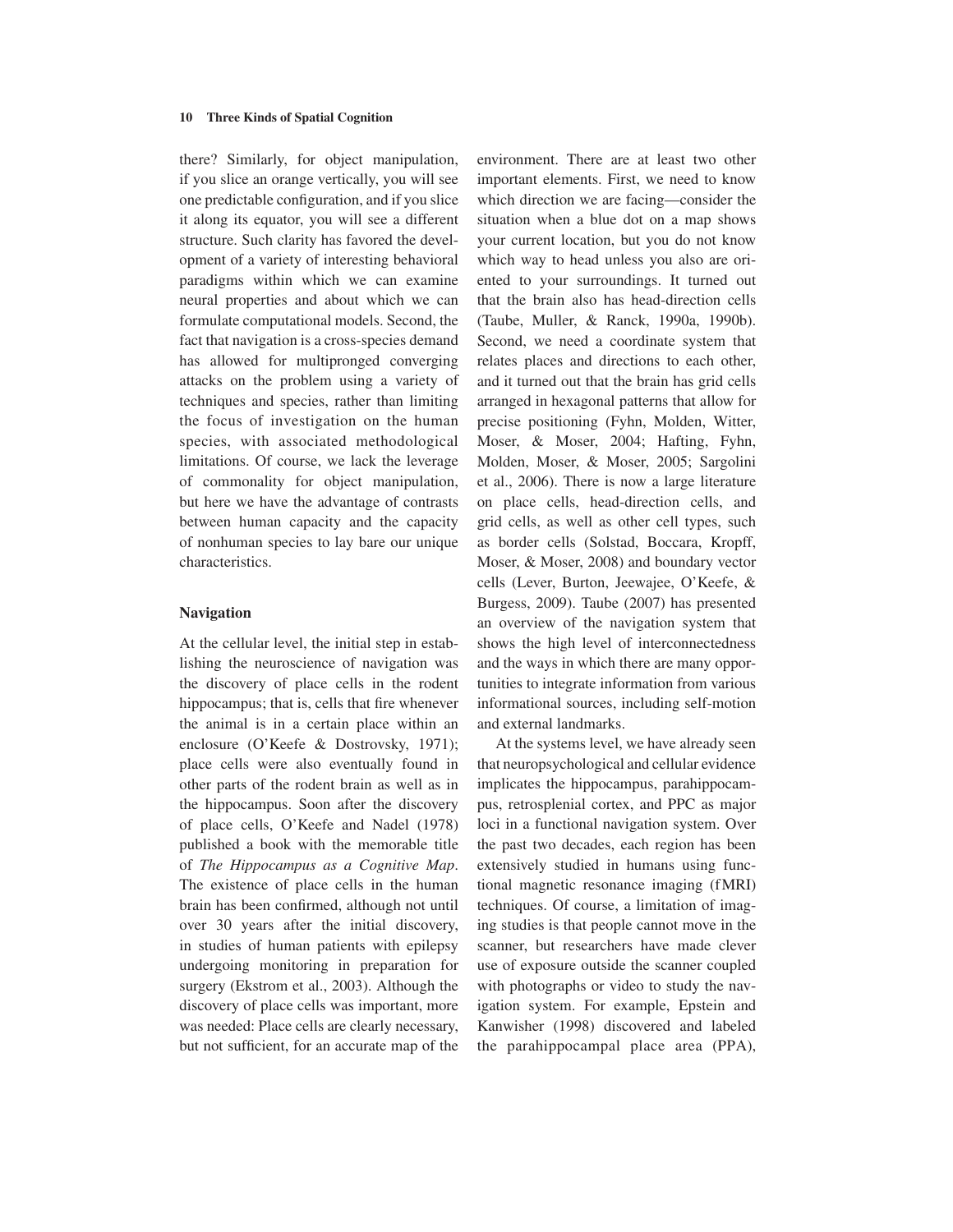which responds selectively to photographs of scenes rather than to objects or faces. Such scenes can be in rural or urban environments, and can even include tabletop scenes made out of blocks (Epstein, Harris, Stanley, & Kanwisher, 1999). The main function of the PPA seems to be to recognize local scenes, with retrosplenial cortex (also called the retrosplenial complex) supporting mechanisms that orient scenes in the broader environment and to each other (Epstein, 2008). To give just a few other examples from this very active area of research, Doeller, King, and Burgess (2008) delineated hippocampal and striatal circuits for the representation of landmarks and boundaries; Marchette, Vass, Ryan, and Epstein (2014) provided data on anchoring the neural compass; and Shine, Valdés-Herrera, Hegarty, and Wolbers (2016) provided a somewhat different view of the neural compass in work on coding of head direction in retrosplenial cortex and the thalamus.

There are several models of how the main brain areas interact (e.g., Byrne, Becker, & Burgess, 2007; Ekstrom, Arnold, & Iaria, 2014). However, in the context of formulating a typology of human spatial cognition using neural data, the main question is not formulating a precise model, as important as that goal is to understanding navigation, but evaluating to what extent the circuits identified for navigation overlap with what we know about the neural substrates of performance in object-centered tasks such as mental rotation. So we turn now to examine the neural substrates of object encoding and transformation.

# **Object Representation and Transformation**

The available studies of the neural substrates of this kind of spatial cognition concentrate almost exclusively on mental rotation. Zacks

(2008) performed a meta-analytic review of the available fMRI studies of rotation, with an eye to providing a consensus on how the neural evidence gives us a purchase on the hypothesis of analog spatial representations rather than purely propositional ones, and on the role of motor processes. The conclusions were quite clear. One area consistently activated across studies was PPC, centered on the intraparietal sulcus, supporting the hypothesis of analog spatial representations. Another area activated was the precentral sulcus, supporting the hypothesis of motor involvement.

There are only very sparse data on tasks other than mental rotation. For example, mental folding may also involve activation in the parietal lobe, although we do not have good localization information because event-related potential, not fMRI, has been used in examining this task (Milivojevic, Johnson, Hamm, & Corballis, 2003). Why are there so few studies of other tasks? The focus might be thought to stem from the fact that Shepard's work established an elegant paradigm that could be used to decompose mental rotation into component processes. But similar componential work was done for other tests of object manipulation and transformation, including paper folding (Shepard  $&$  Feng, 1972), cube comparisons (Just  $&$ Carpenter, 1985), and the Minnesota Paper Form Board test (Mumaw & Pellegrino, 1984), so the availability of paradigms was not the only determinant in the focus of the imaging work. An additional impetus for the neural work on mental rotation came from the imagery debate (e.g., Kosslyn & Pomerantz, 1977; Pylyshyn, 1973). Investigators wanted to know whether brain data suggested that visual and spatial imagery was really verbal or propositional, or more specifically visual or spatial. But that debate was not confined to mental rotation, but rather ranged widely over various kinds of static and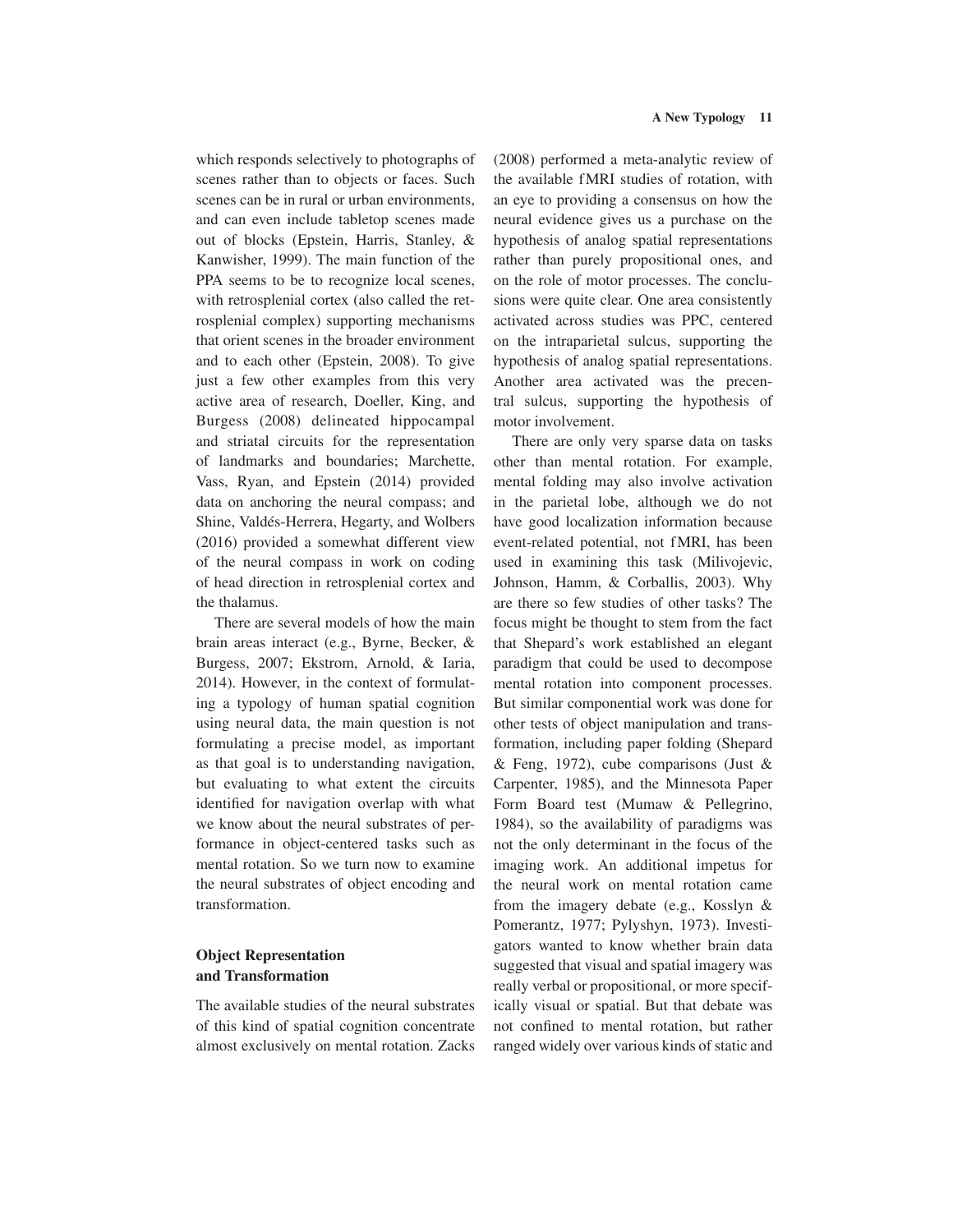dynamic visual imagery. It is possible that the neural research focused on mental rotation because there was also interest in the hypothesis that mental rotation involved covert motor processes.

Whatever the historical reasons for the focus on mental rotation, there is an important gap in our knowledge, given the large body of behavioral data on the contrast between mental rotation and perspective taking; namely, that we do not have much information on the neural bases of perspective taking. One clue that perspective taking may engage navigational systems rather than the same systems engaged by mental rotation comes from an fMRI adaptation study done by Epstein, Higgins, and Thompson-Schill (2005). Participants viewed scenes while in the scanner. In the viewpoint change condition, they saw scenes from different vantage points, just as they might be asked to imagine in perspective-taking tasks. One of the parts of the navigation system, the parahippocampal cortex, was initially very viewpoint specific, but became more viewpoint invariant over time. Interestingly, this change was more evident in people who rated themselves as better navigators on the Santa Barbara Sense of Direction scale (Hegarty, Richardson, Montello, Lovelace, & Subbiah, 2002). More recently, and crucially, Lambrey, Doeller, Berthoz, and Burgess (2012) studied the contrast between imagining a tabletop array of objects rotating versus imagining walking around the array in an fMRI experiment. They found that perspective taking activated areas involved in the navigation system, such as retrosplenial cortex and hippocampus, whereas array rotation was associated with activation of the right intraparietal sulcus. This experiment clarifies and substantiates the behavioral research comparing rotation and perspective taking, and very clearly supports the distinction between object manipulation and navigation.

# **NAVIGATION: CURRENT KNOWLEDGE, FUTURE DIRECTIONS**

There has been an explosion of research on navigation, and an overview chapter can only hint at how much is known and what remains to be discovered. This section will concentrate on cognitive maps, for two reasons. First, the term has caught the imagination ever since Tolman's (1948) paper and was strengthened by O'Keefe and Nadel's (1978) use of the term. But it has always been controversial. Despite the fact that navigation is vital for survival and reproduction, and thus it would be natural to expect that we would be able to accurately encode the spatial environment, human spatial judgments show odd biases, and even outright incoherencies. For example, we use heuristics for spatial judgments both at geographic scale (e.g., Stevens & Coupe, 1978; Tversky, 1981) and at environmental scale (Bailenson, Shum, & Uttal, 2000; Hirtle & Jonides, 1985; Tversky, 1981; Uttal, Friedman, Hand, & Warren, 2010). Even worse, spatial judgments sometimes show asymmetries; that is, judging a distance from point A to point B as different from the distance from point B to point A (Baird, Wagner, & Noma, 1982; Holyoak & Mah, 1982; McNamara & Diwadkar, 1997; Sadalla, Burroughs, & Staplin, 1980), and participants in virtual reality experiments may not be able to diagnose that they are in impossible environments (Kluss, Marsh, Zetzsche, & Schill, 2015; Warren, Rothman, Schnapp, & Ericson, 2017; Zetzsche, Wolter, Galbraith, & Schill, 2009). Based on such findings, there are proposals that our spatial representations are nonmetric or even associative (Foo, Warren, Duchon, & Tarr, 2005; McNamara, 1991; Tversky, 1981). As Tversky (1981, p. 432) put it: "Cognitive maps may be impossible figures."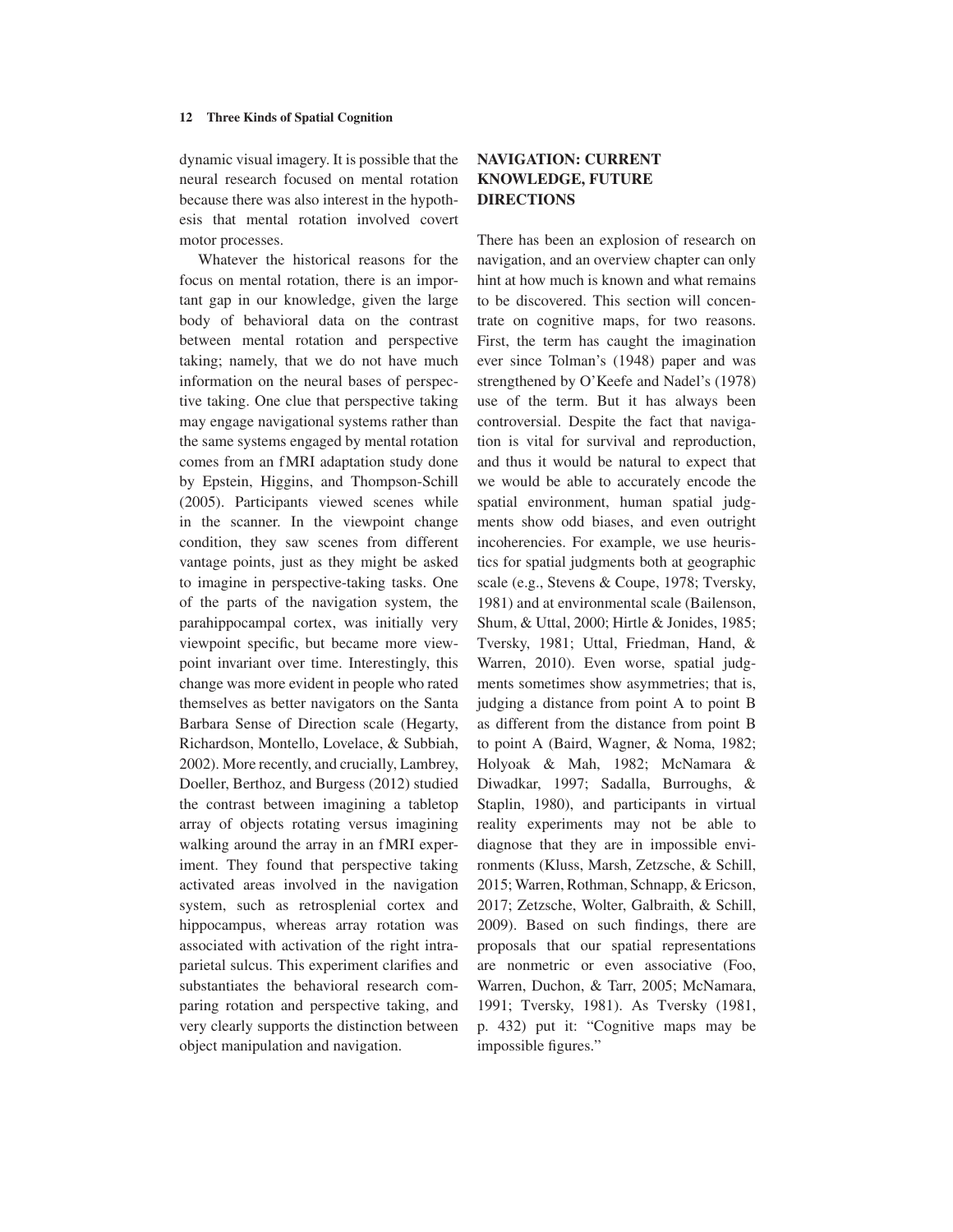There are counterarguments, however. For example, the categorical adjustment model (CAM) of spatial location coding proposed by Huttenlocher, Hedges, and Duncan (1991) can explain asymmetries in spatial judgment (Newcombe, Huttenlocher, Sandberg, Lie, & Johnson, 1999). Perhaps more constructively, recent models are starting to suggest rapprochements. There may be locally metric representations with broad directional relations among them (Chrastil & Warren, 2013, 2014; Jacobs & Schenk, 2003; Kuipers & Byun, 1991). Alternatively, there may be various maps at multiple levels of scale, with techniques for combining across scale, as suggested by findings on scaling of grid cells (Giocomo, Zilli, Fransén, & Hasselmo, 2007) and as now implemented in robotics (Chen, Lowry, Jacobson, Hasselmo, & Milford, 2015)

A second reason to pay special attention to cognitive maps is that, recently, a new approach to the question of whether they exist has been suggested. In this individualdifferences perspective, some people may form cognitive maps, but not everyone. Acknowledging such differences tips a hat to intuition (i.e., people discuss openly at cocktail parties whether they have a propensity for getting lost). It also has the merit of uniting cognitive psychology and neuroscience with the psychometric approach. In fact, objective assessments of navigation show pronounced variation among people (Schinazi, Nardi, Newcombe, Shipley, & Epstein, 2013; Weisberg & Newcombe, 2016; Weisberg, Schinazi, Newcombe, Shipley, & Epstein, 2014). This variation has become more open to study as changes in the cost and graphic design of virtual environments (VEs) have allowed the development of new tools.

One such tool, called Virtual SILCton, has been used with hundreds of participants of varying ages (Weisberg & Newcombe, 2016; Weisberg et al., 2014). Virtual SILCton is a

desktop VE navigation paradigm comprising two main routes in different areas of the same VE and two connecting routes. In the testing phase, participants complete two tasks a pointing task and a model-building task. Performance on the pointing task is subdivided into a within-route and a between-route pointing performance based on the position of the target building in relation to the participant's pointing location in the VE. Weisberg et al. (2014) found three groups of navigators based on the within- and between-route pointing performance—integrators (good within/good between), nonintegrators (good within/ bad between), and imprecise navigators (bad within/bad between). Crucially, the existence of three types of navigators based on the pointing task has been validated using taxometric and cluster analyses. The integrators exceeded the latter two groups on mental rotation, spatial orientation, and spatial navigation ability as measured by the Santa Barbara Sense of Direction scale self-report questionnaire. But nonintegrators do have assets. Weisberg and Newcombe (2016) found that they had significantly higher spatial and verbal working memory scores as compared to the nonintegrators, which correlated with their within-route pointing performance. Different demands may be placed on working memory by between-route pointing. Blacker, Weisberg, Newcombe, and Courtney (2017) suggest that spatial-relational working memory is specifically correlated with developing between-route directional knowledge. There are also individual *preferences* in navigation, which are not identical to ability differences. Research using the dual-solution paradigm has assessed people's preferences for finding shortcuts (place learning) versus sticking to established routes (response learning, also in a VE paradigm. Place and response learning were long regarded as either-or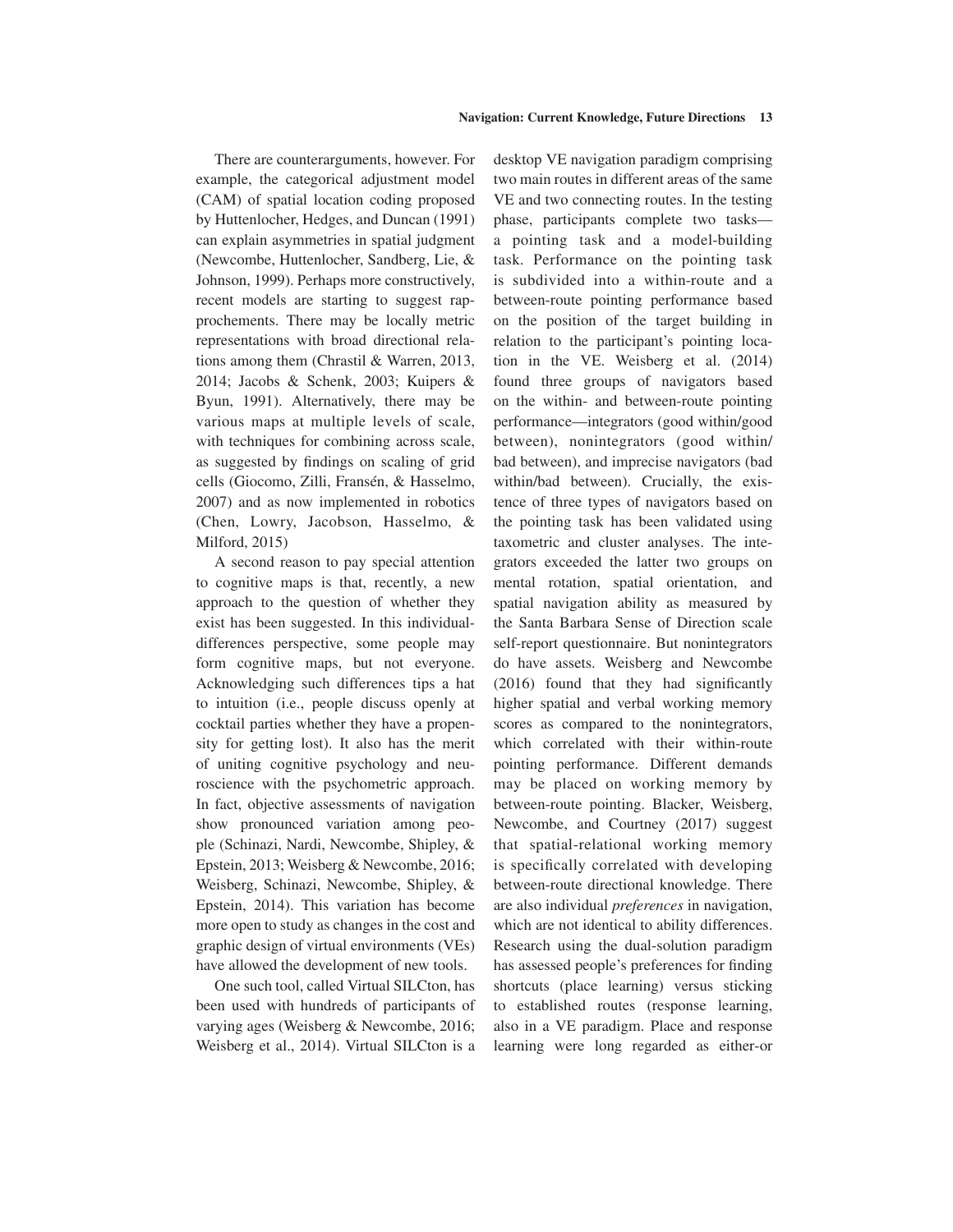phenomena (e.g., Restle, 1957; Tolman, Ritchie, & Kalish, 1946). More recently, we have learned that they depend on the hippocampus and the caudate, respectively (McDonald & White, 1994; Morris, Garrud, Rawlins, & O'Keefe, 1982; Packard & McGaugh, 1996). In humans, better navigators have larger (Maguire et al., 2000; Maguire, Woollett, & Spiers, 2006; Schinazi et al., 2013; Woollett & Maguire, 2011) or more active (Hartley, Maguire, Spiers, & Burgess, 2003) hippocampi and smaller or less active caudates. In line with these findings, Marchette, Bakker, and Shelton (2011) found that human participants' preference for a place-based strategy was positively correlated with the ratio of hippocampal to caudal activity during encoding. However, place learners were not better at finding goals, given that success was possible with either a place or a response approach. Another kind of preference may involve visual or verbal thinking, and recently Kraemer, Schinazi, Cawkwell, Tekriwal, Epstein, and Thompson-Schill (2016) found that verbal coding (whether a preference or experimenter manipulated) predicts landmark coding, whereas visual coding predicts coding relative directions.

Of course, the existence of cognitive maps is not the only major issue in research on navigation at the moment. There are lively controversies concerning the existence of a great many topics. Examples, with citations to a few representative articles or reviews, include the existence of a geometric module for spatial reorientation (Cheng, Huttenlocher, & Newcombe, 2013), how egocentric and allocentric information is combined by adults (Zhao & Warren, 2015a, 2015b) and during development (Nardini, Begus, & Mareschal, 2013; Nardini, Jones, Bedford, & Braddick, 2008), how and in what circumstances indoor spaces and outdoor spaces can be related to each other (Marchette et al., 2014; Shine et al., 2016; Vass &

Epstein, 2013; Wang & Brockmole, 2003), whether VEs simulate real-world environments (Loomis, Blascovich, & Beall, 1999; Ravassard et al., 2013; Taube, Valerio, & Yoder, 2013), the existence of sex-related differences (Chai & Jacobs, 2009; Moffat, Hampson, & Hatzipantelis, 1998), whether individuals can improve their cognitive mapping abilities, and whether navigational thinking has real-world consequences for STEM learning.

# **OBJECT ENCODING AND TRANSFORMATION: CURRENT KNOWLEDGE, FUTURE DIRECTIONS**

As with navigation, a complete discussion of object coding and transformation would require a chapter in itself. Simply reviewing what is known about mental rotation could indeed be the basis for a lengthy discussion. Hence, we concentrate on questions related to the proposed typology of spatial cognition, going on to briefly consider development, individual differences, and implications for learning.

# **Refining the Typology**

A key question about the distinction between object coding and navigation is how it maps onto the well-known distinction between the *what* and the *where* systems (Goodale & Milner, 1992; Mishkin, Ungerleider, & Macko, 1983). A great deal has been written about *what* and *where*, or sometimes *what* and *how*, and the distinction undergirds a very influential approach to spatial language (Landau & Jackendoff, 1993). In fact, the taxonomy proposed in this chapter derived originally from a discussion by Chatterjee (2008), which built on the *what-where* distinction and reported new evidence from both normal individuals and patients.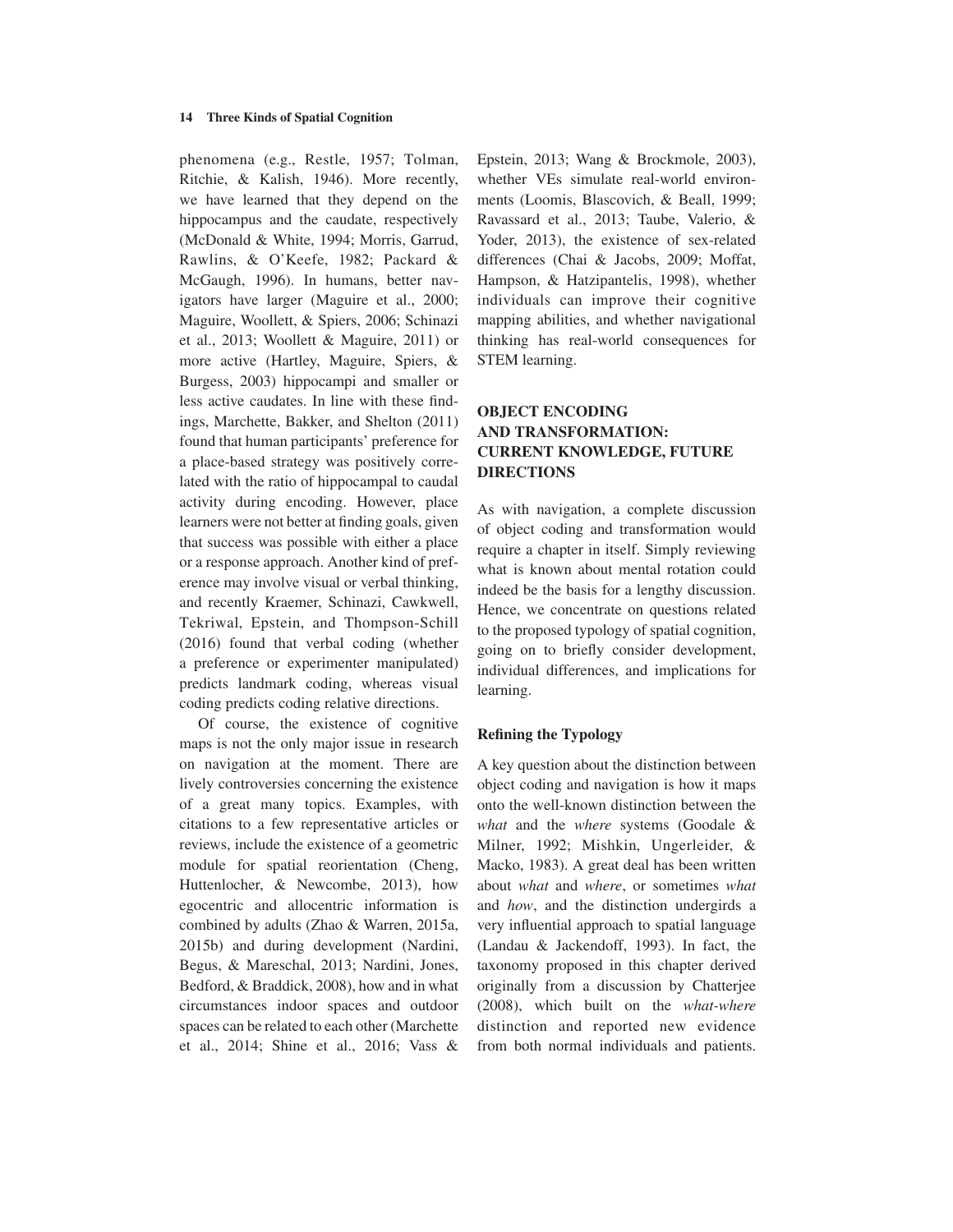However, information about *what* is linked to information about *where* in this conceptualization; that is, *where* is where an object is or where it is moving from and to. *Where* applies to small-scale interactions between objects and viewer, or small-scale relations between two objects, but does not apply to navigationally relevant scene recognition, relations to allocentric landmark frameworks, or use of distance and direction.

Thus, both kinds of information are part of the object coding and transformation system. Importantly, the involvement of posterior (or inferior) parietal cortex in the *where* system suggests egocentric definition with respect to the body. Although such reference is actually often a part of processes such as mental rotation, as we have mentioned, coding of this kind is part of, but insufficient for, effective navigation (Burgess, 2006). Tellingly, neural activation for representing paths of action of individual objects is *not* seen in navigationally relevant parts of the brain such as parahippocampal cortex, which was actually treated by Kable and Chatterjee (2006) as a control area. Indeed, Landau (2016) has now written a friendly amendment to the original Landau–Jackendoff proposal, in which she addresses the fact that the navigation system was omitted entirely from their approach. Landau (2016) presents an innovative hypothesis concerning what aspects of spatial language may draw on the navigation system, whose validation requires further research.

Another question about object encoding and transformation concerns characterizing each process and exploring whether there are varieties of each process and how encoding and transformation relate to each other. Despite the fact that we have had hundreds of spatial tests, we have not exhaustively or rigorously explored object-centered spatial skills. Recently, interaction with scientists who rely on spatial thinking has allowed psychologists to broaden their horizons. For example, geoscientists have to imagine a variety of rigid and nonrigid transformations (Ormand et al., 2014). A variety of the latter is the brittle transformation, in which some spatial region rotates or translates (or both) with respect to others, which may also move. A common example occurs when we break a piece of crockery, but, at a slower timescale, this kind of process occurs constantly over the history of the Earth. Resnick and Shipley (2013) devised a test of this kind of thinking, and showed that expert geologists performed better than comparison groups of organic chemists or English professors. Importantly, organic chemists did just as well as geologists on mental rotation (a skills required by their discipline), although English professors did worse here too. There are also other new assessments, for instance of cross-sectioning and penetrative thinking (Cohen & Hegarty, 2012) and of bending (Atit, Shipley, & Tikoff, 2013).

Of course, if there are many kinds of object-centered transformations, we invite the old question with which factor analysis struggled so mightily; namely, what is the internal structure of this domain? There is transfer between tasks such as mental rotation and mental folding (Wright, Thompson, Ganis, Newcombe, & Kosslyn, 2008), but the fact that expert chemists can be good at mental rotation and not so good at brittle transformation suggests distinctions, as does the fact that mental rotation shows substantial sex differences while mental folding shows small, if any, sex differences (Harris, Hirsh-Pasek, & Newcombe, 2013b). Various paths forward are possible. One method would be factor analysis with an expanded array of tests (Atit et al., 2013). Another kind of leverage may be provided by computational modeling. Building on work on sketch understanding (Forbus, Usher, Lovett, Lockwood, & Wetzel, 2011),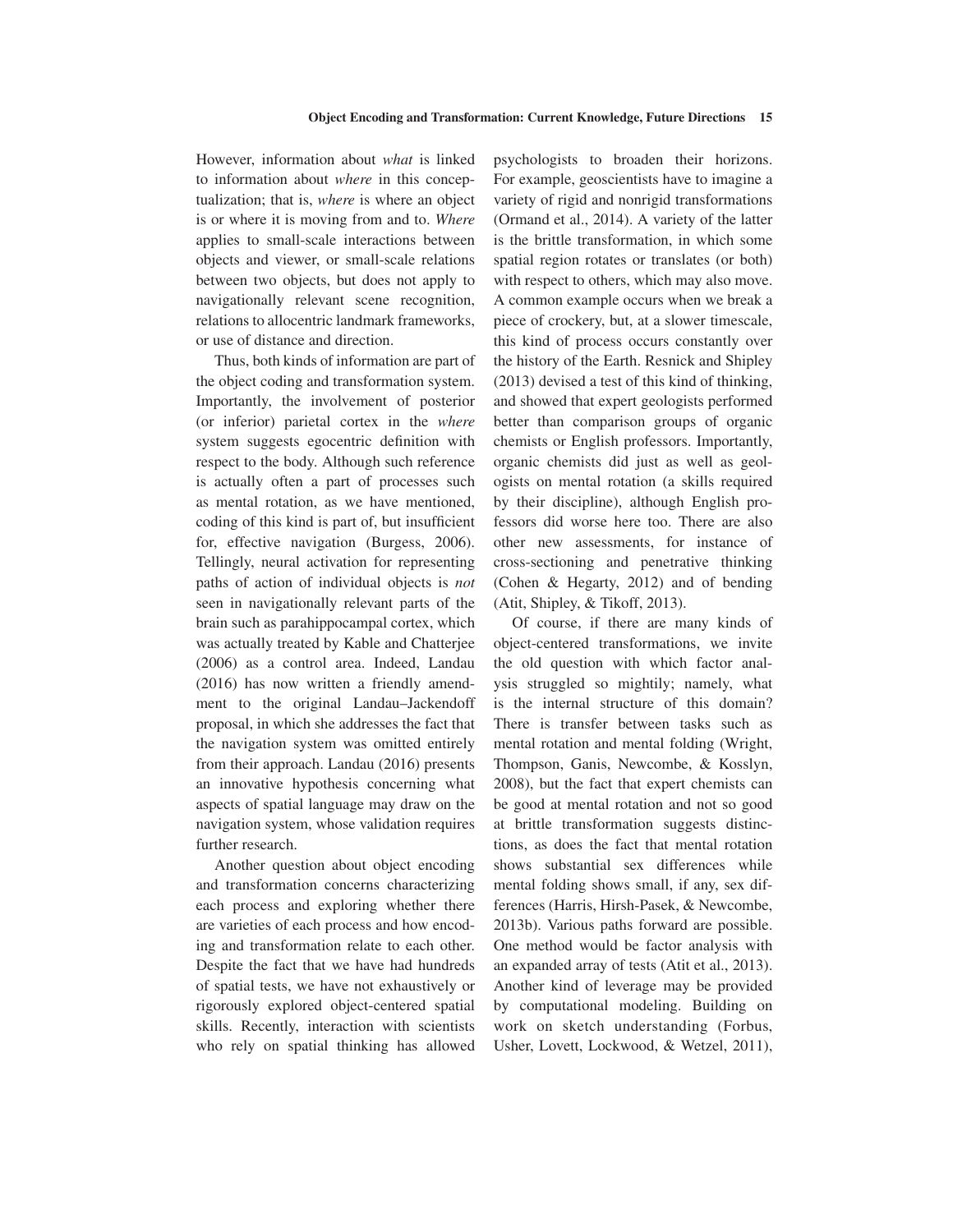Lovett and Forbus (2013) analyzed and simulated studies in mental rotation and paper folding, finding evidence that shape smoothing can be a helpful process in mental rotation but is not applicable to mental folding. A different but complementary kind of leverage could be provided by imaging studies of the two tasks, especially if behavioral and computational work has isolated key differences that could be the focus in the subtractive methodology typically used in fMRI studies, along the lines of Lambrey et al. (2012).

We also need to explore the relations between encoding and transformation. It is not clear how to assess static intrinsic coding. Tests such as the Embedded Figures Test or the Hidden Figure Test require people to analyze complex visual stimuli to find a target pattern hidden in the complexity; tests of perceptual closure like the Mooney Figures test asks people to guess what objects are shown when the focus is soft. However, none of these tests use insights from the rich literature on visual object recognition and image understanding (e.g., Biederman, 1987; Tarr & Bülthoff, 1998), despite evidence that object encoding may be key to mental transformation (e.g., Göksun, Goldin-Meadow, Newcombe, & Shipley, 2013; Lovett & Forbus, 2013). Perhaps isolated testing of such skills is not possible, given that the value of various kinds of coding may depend on the transformation to be performed.

# **Learning and Development**

There is a practical reason to care about object encoding and transformation. Individual differences in spatial thinking of this kind are substantial, and they predict success in scientific and mathematical learning. The case for this idea used to rest on anecdotes from famous scientists and mathematicians; for

example, the spatial thinking apparently involved in deducing the structure of DNA, and some cross-sectional correlations (e.g., Kozhevnikov, Motes, & Hegarty, 2007). But there is now evidence from several large longitudinal data sets, with good statistical controls, showing that spatial skills in high school predict choices of university disciplines and lifelong careers (e.g., Wai, Lubinski, & Benbow, 2009), spatial skills in kindergarten predict elementary school mathematical thinking (Gunderson, Ramirez, Beilock, & Levine, 2012), and tests assessing 3-year-old children's ability to copy two- and three-dimensional shapes predict kindergarten math skills (Verdine, Golinkoff, Hirsh-Pasek, & Newcombe, in press). If spatial skills were fixed and unchangeable, these findings might not matter too much practically, but meta-analysis showed moderate to moderately large effect sizes for training spatial skills, for adults as well as children, for women as well as for men, and across a broad range of types of spatial skill (Uttal et al., 2013). Furthermore, the effects showed durability and transfer.

If these skills are important in learning, it is natural to want to know how they naturally develop. Early work on the development of mental rotation and perspective taking has already been discussed. However, in the past decade, a great deal of new work has appeared, tapping a wider array of spatial skills, including traditional skills such as mental rotation (e.g., Frick, Hansen, & Newcombe, 2013; Frick, Möhring, & Newcombe, 2014a) and perspective taking (Frick, Möhring, & Newcombe, 2014b), but also expanding to folding (Harris, Hirsh-Pasek, & Newcombe, 2013a), scaling (Frick & Newcombe, 2012), and understanding diagrammatic representation (Frick & Newcombe, 2015). At the same time, there is evidence suggesting substantial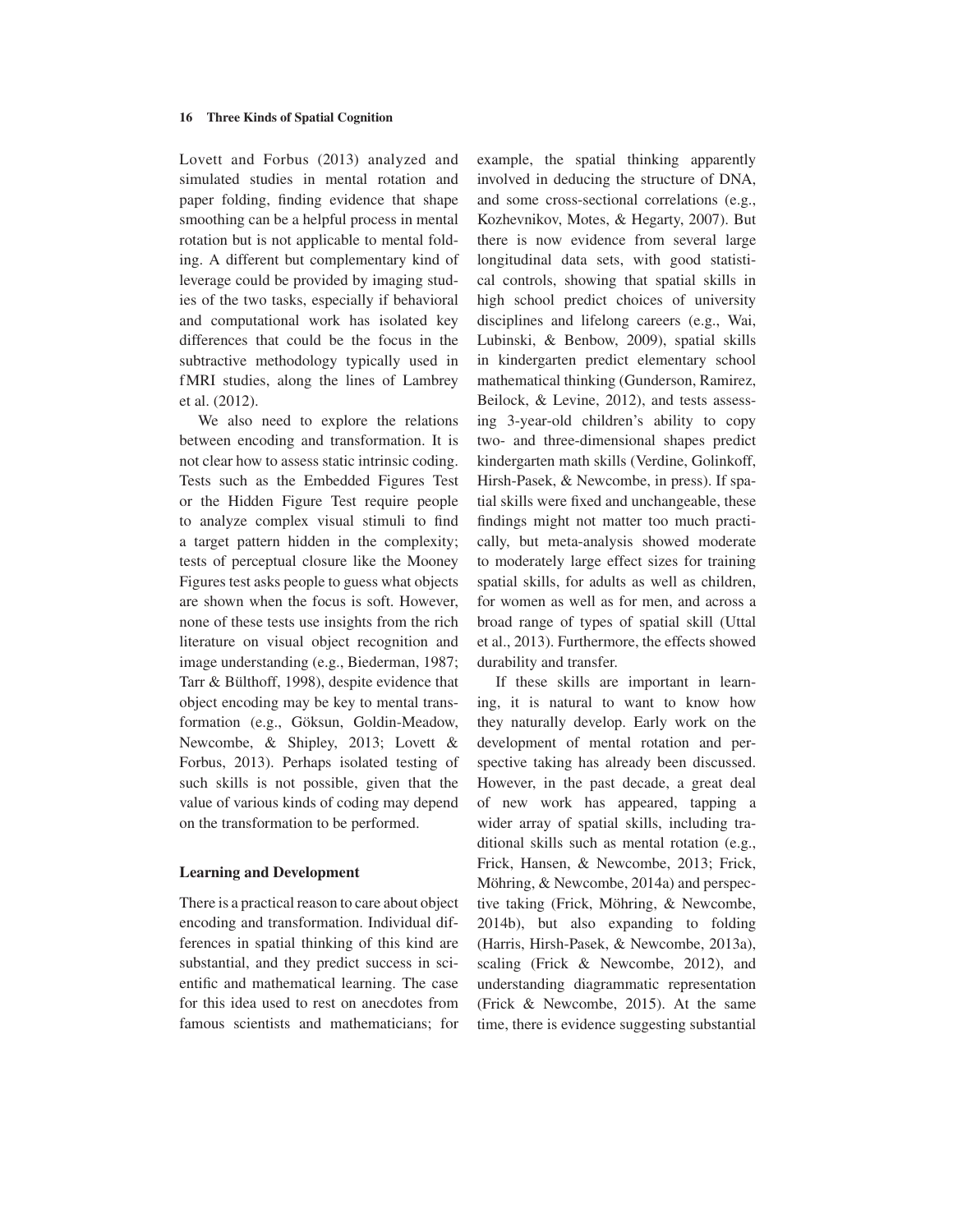object transformation ability in infants (e.g., Moore & Johnson, 2008; Quinn & Liben, 2008). Yet there is a conundrum here. Children as old as 3 years often perform very poorly on tests for which babies supposedly have ability. This contradiction raises important issues concerning what developmentalists mean by competence, which appears in a variety of domains. Perception-action skills do not necessarily imply the presence of skills that can be used in cognitive tasks requiring prediction and inference (Frick, Möhring, & Newcombe, 2014a).

# **COMMONALITIES**

A central argument of this chapter is that the cognitive systems and neural networks that support navigation and object-centered processes are distinct. However, there are also at least three common processes: the use of egocentric frameworks for both intrinsic and extrinsic representation and transformation, the use of combinations of quantitative and qualitative coding in both kinds of representations, and the use of Bayesian combination. In addition, mental scaling can allow for mentally transforming a navigation problem into an object problem and vice versa.

## **Egocentric Frameworks**

We need to represent both objects and sets of landmarks with respect to egocentric frameworks as reflected in the fact that PPC is involved in both navigation and object transformation. That is, as Zacks (2008) pointed out for mental rotation, people need to situate a structural description of the object (in some format, though just what format has been debated; e.g., Hummel & Biederman, 1992; Tarr & Bülthoff, 1998) with respect to an environmental reference frame,

probably including the body coordinates of the observer. In turn, models of navigation typically suggest that parietal areas are most useful for encoding egocentric information (e.g., Byrne et al., 2007). An overlap, but not an identity, of neural networks is important to remember in considering how we sometimes see correlations across navigational and object manipulation abilities. For example, J. N. is a person with developmental topographic disorientation, who was carefully studied with multiple behavioral tests and comprehensive neural imaging (Kim, Aminoff, Kastner, & Behrmann, 2015). J. N. also showed a significant impairment in speed of mental rotation and in performance on paper folding. How and why were these limitations linked? Kim et al. found an absence of adaptation effects in retrosplenial cortex, and weak functional relations between retrosplenial cortex and PPA, all part of the navigation system. However, as Kim et al. point out, there is strong connectivity between retrosplenial cortex and parietal cortex. J. N.'s pattern of deficits may suggest that there are common processes involved in transforming allocentric and egocentric frameworks in both navigation and object-based tasks. Similarly, we also see relations between mental rotation and navigation in research on typical participants, as mentioned in the discussion of individual differences in cognitive maps. Perspectivetaking skills are good predictors of success in real-world navigation tasks (Schinazi et al., 2013) and in VEs (Weisberg & Newcombe, 2016), but mental rotation is also related to success in learning spatial layouts from VEs (Hegarty, Montello, Richardson, Ishikawa, & Lovelace, 2006; Weisberg & Newcombe, 2016). As with J. N., these correlations may reflect variation in the facility with which people transform egocentric into allocentric frameworks and vice versa.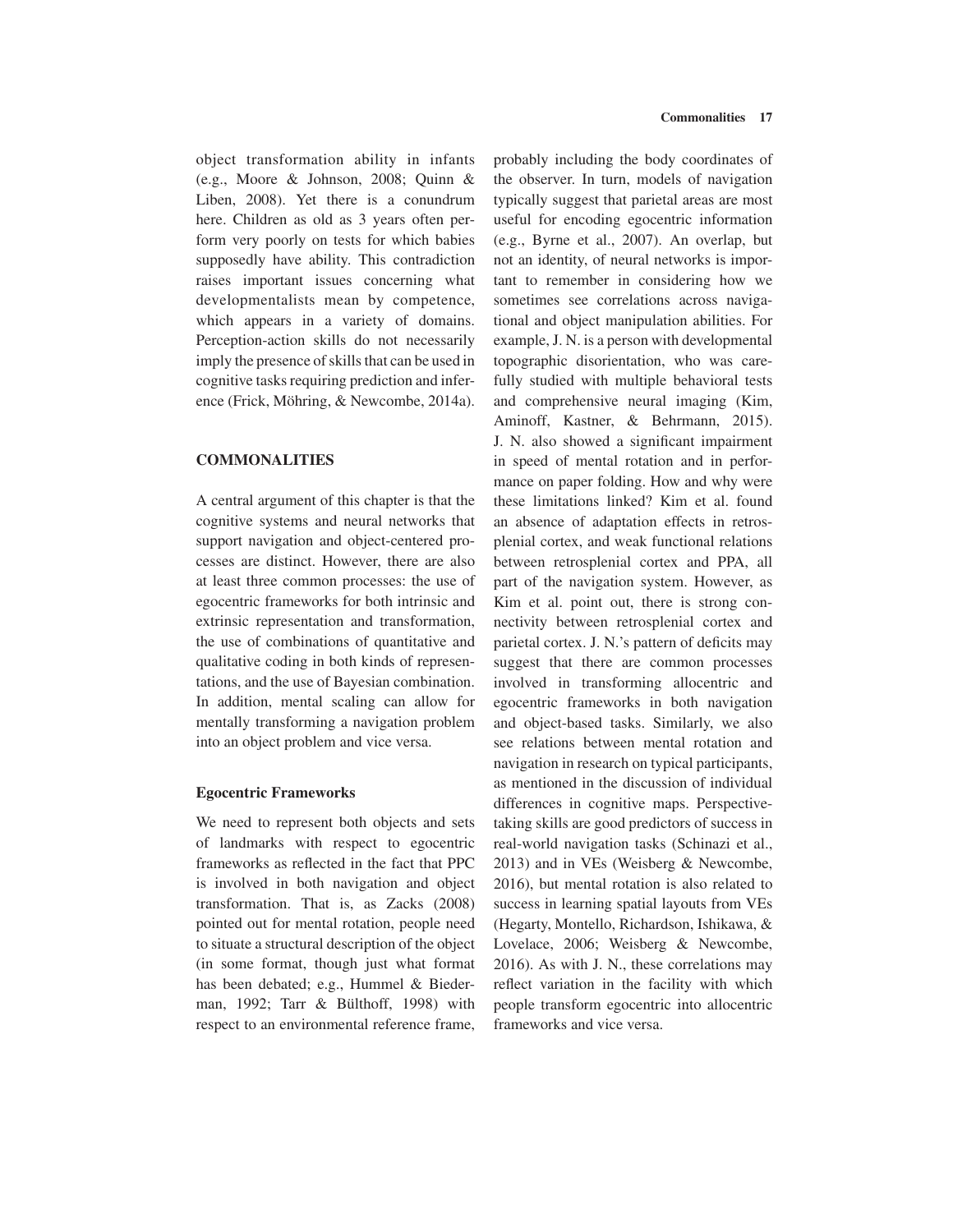#### **Quantitative and Qualitative Coding**

There are several converging proposals that revolve around the idea that there are two kinds of information about spatial location, variously called categorical or coordinate (Kosslyn, 1987), qualitative or quantitative (Forbus, 2011; Klippel, 2012), or fine-grained or categorical (Huttenlocher et al., 1991). Studies of these distinctions have often concentrated on small-scale stimuli arguably most relevant to object coding, such as dots in circles or two small objects located in proximity to one another. However, work in computer science on qualitative coding has ranged more widely over geographic stimuli (Klippel, 2012) and the research on fine-grained and categorical information in psychology has shown applicability to natural scenes, such as sand dunes, mountain scenes, and lakes (Holden, Curby, Newcombe, & Shipley, 2010) and to locations in the three-dimensional world (Holden, Newcombe, & Shipley, 2013; Pyoun, Sargent, Dopkins, & Philbeck, 2013; Uttal et al., 2010). Thus, both objects and navigationally relevant scenes can be carved up into regions or categories in which location can be encoded qualitatively, and more precisely using a mental coordinate system. These two kinds of encoding need to be combined, however, for optimal functioning in many circumstances, which takes us to the topic of Bayesian combination.

# **Bayesian Combination**

Huttenlocher et al.'s (1991) CAM proposed a Bayesian model in which categorical information is weighted more heavily as the variability—and hence uncertainty—of fine-grained information increases. The result of such weighting is bias toward the location of the category prototype. In addition, category boundaries also exert

effects, by truncating the distributions of locational uncertainty (Huttenlocher, Hedges, Lourenco, Crawford, & Corrigan, 2007). Overall, the effect of combining fine-grained and category information is to increase accuracy by constraining location given uncertainty, even at the price of introducing bias. The categories used in this process appear to be both perceptual and conceptual, with the conceptual categories developed through expertise invoked only when they serve to tighten the perceptual categories (Holden, Newcombe, Resnick, & Shipley, 2015). CAM is similar to Bayesian models of sensory combination and its development (e.g., Ernst & Banks, 2002; Nardini et al., 2013). Especially noteworthy is that Bayesian models of combination of various kinds of spatial information are becoming more common, focusing especially on combinations of path integration and landmarks (e.g., Nardini et al., 2008; Zhao & Warren, 2015a, 2015b). An overview of CAM and its relation to other Bayesian approaches to spatial behavior explains this family of approaches in more detail (Cheng, Shettleworth, Huttenlocher, & Rieser, 2007).

#### **Scale Translation**

An object can, in principle, be defined at any scale, although some objects are privileged by virtue of being the entities that humans naturally manipulate in their everyday lives. But we can also imagine, in the context of a specific spatial task, that entities too small or too large to ever actually be manipulated are indeed manipulable objects (e.g., too small to hold—an atom, a molecule, a bacterium; too large to hold—a house, a country, a planet). This sense of scale goes far beyond Montello's (1993) four-level classification to encompass scales beyond the range of ordinary human experience. In such cases,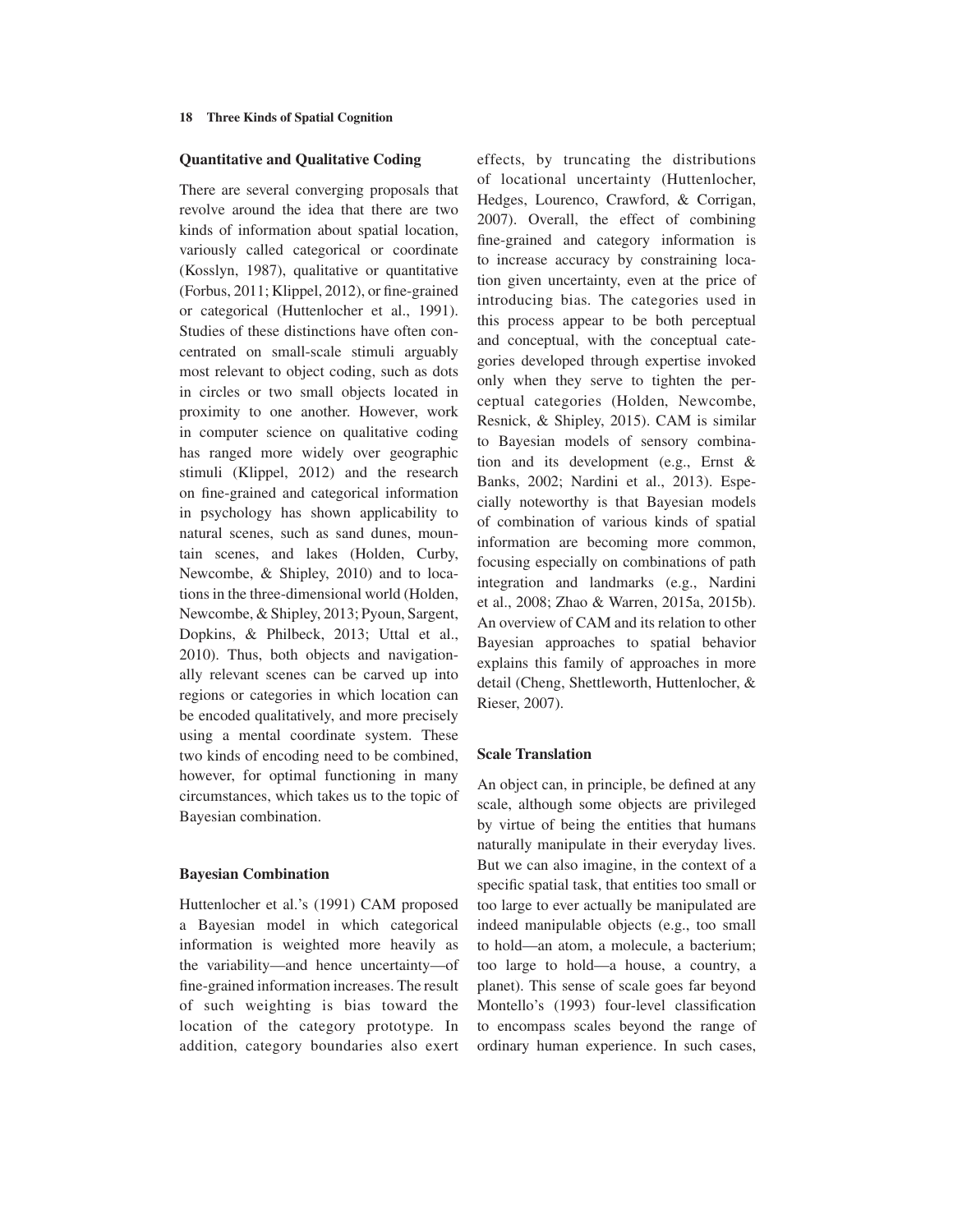the distances between entities can either be condensed or expanded. If condensed, large distances can be treated as the internal relations that define an object. Thus, geographers might imagine holding the world in a hand, or astrophysicists might be able to look down on a galaxy and see it at a single glance. Vice versa, in thinking about the structure of a molecule, or at a somewhat larger scale, the structure of the heart or the brain, very small distances can be mentally expanded to the point where the relations among components becomes similar to the relations among mountains, churches, and other landmarks. Thus, surgeons can imagine themselves traveling around or through the human heart, or chemists can imagine themselves walking around a molecule. Understanding of science commonly requires dealing with such scales, in time as well as in space. Thus, scaling at extreme ranges is a barrier to science learning, albeit one that can be overcome (Resnick, Davatzes, Newcombe, & Shipley, in press; Resnick, Newcombe, & Shipley, in press).

# **SPATIALIZING AS A SYMBOLIC TOOL**

There are also abstract symbolic means for spatial representations of both the kinds we have been discussing. For example, for intrinsic information, we can make a diagram of neural structures, for extrinsic information, we can make a subway map. We can also represent nonspatial information spatially, as in the periodic table, or in a cladogram based on Linnaean classification. We can certainly talk about space, and often do. While the extent to which spatial language restructures spatial thought is hotly debated (e.g., Gleitman & Papafragou, 2013; Majid, Bowerman, Kita, Haun, & Levinson, 2004), no one doubts that spatial language exists, or that it is widely used metaphorically, arguably more than any

other source domain (Lakoff & Johnson, 2008). Furthermore, analogical thinking, the core of intelligence in the model shown in Figure 15.1, is a mapping of one domain onto another, with the structure-mapping model a predominant theoretical account (Falkenhainer, Forbus, & Gentner, 1989). Maps restructure thought (Uttal, 2000), and sketching is an active tool for thought (Forbus et al., 2011), as are spatial gestures in nonspatial as well as spatial domains (Beaudoin-Ryan & Goldin-Meadow, 2014; Goldin-Meadow, 2015). Mental imagery is used not only for imagining life on vacation or a delicious meal, but also to solve problems and make inferences (Huttenlocher, Higgins, & Clark, 1971). Each of these tools vastly increases the range and power of the human mind, in STEM and beyond, to areas as diverse as equipment design, political campaigning, and epidemiology. Sadly, because the focus of the chapter has been on distinguishing navigation and object manipulation, we can only scratch the surface of presenting the large amount of knowledge on these symbolic spatial tools, giving some brief indications of the health of this very active area of research.

Let's start with analogy, recalling its centrality to human intelligence as shown in Figure 15.1. Any analogy is spatial in an abstract sense, because it involves a mapping between entities and attributes in one domain to entities and attributes in another. Analogies are useful in reasoning, not only because they highlight similarities but also because they highlight differences, and they are known to be useful in learning (Alfieri, Nokes-Malach, & Schunn, 2013; Goldwater & Schalk, 2016). Science instruction often uses analogy, as when the atom is compared to the solar system, or as when students are asked to understand the geologic timescale by analogy to the human life span. Mathematics instruction can also usefully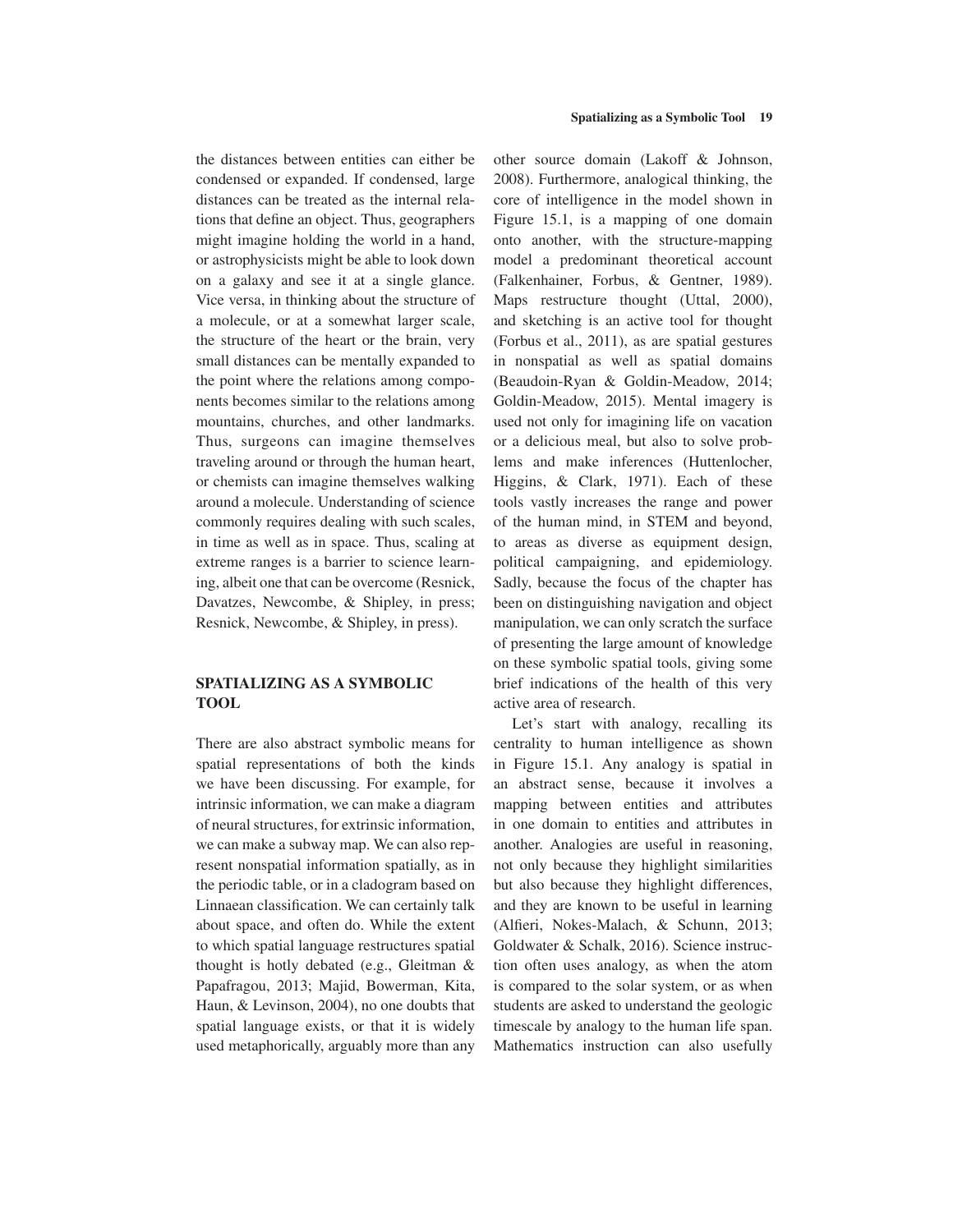involve analogy, especially when two problems are simultaneously visible and explicitly compared (Begolli & Richland, 2016). We are getting an increasingly good idea of when and how and why analogies work in the elementary classroom (Richland & Simms, 2015; Vendetti, Matlen, Richland, & Bunge, 2015), in children's museums (Gentner et al., 2015) and for university students (Jee et al., 2013; Kurtz & Gentner, 2013), as well as some idea of the neural underpinnings of analogical reasoning (Vendetti et al., 2015). Basic behavioral research continues on children (Shayan, Ozturk, Bowerman, & Majid, 2014) and adults (Goldwater & Gentner, 2015).

Spatial language is very intertwined with the development of spatial thinking. For example, we know that children's spatial intelligence benefits from early learning of spatial language, and boys hear more spatial language from adults than girls (Pruden, Levine, & Huttenlocher, 2011). Furthermore, learning specific spatial words can have specific cognitive advantages. For example, word-learning biases can be harnessed to help children learn difficult spatial mathematical concepts, such as understanding angle size (Gibson, Congdon, & Levine, 2015).

Maps and diagrams play a ubiquitous role in science instruction and in scientific reasoning. Students need to be taught how to read them, and how to coordinate reading of text and diagrams (Bergey, Cromley, & Newcombe, 2015; Cromley et al., 2013). Areas of active investigation include when static representations are sufficient and when dynamic representations add value, and for whom (Sanchez & Wiley, 2014), and how to specify better when and how to introduce these symbols (Uttal & Sheehan, 2014; Uttal & Yuan, 2014). Furthermore, sketching (or the creation of diagrams or maps by the learner) seems likely to be especially helpful (Gagnier, Atit, Ormand, & Shipley, in press; Sung, Shih, & Chang, 2015). Additionally, the nature of student sketches is diagnostic of their conceptual understanding (Jee et al., 2014), and sketching is thus likely to be helpful as a formative assessment in the classroom.

Physical experience of relevant scientific concepts engages the motor system in learning, a theme that emerged in research on mental rotation. It has been found to work for concepts such as angular momentum (Kontra, Lyons, Fischer, & Beilock, 2015). However, not all scientific concepts can be directly experienced, and even for those concepts that can be, science eventually requires abstraction for generality. Learning may occur on an action-to-abstraction continuum (Goldin-Meadow, 2014, 2015), with gesture pushing the learner along this continuum. Gesture can express spatial relations at least as well as language—better in some ways because several relations can more easily be expressed, in an analogue fashion rather than categorically. The motor system is involved in understanding others' gestures (Ping, Beilock, & Goldin-Meadow, 2014) and gesture can work better than action, even action that is accompanied by words (Trofatter, Kontra, Beilock, & Goldin-Meadow, 2014).

# **CONCLUSION**

If we now have an idea of natural kinds of human thinking in the spatial world, we have a foundation that can allow us to accelerate progress in delineating development, neural substrates, variability, malleability, and real-world impact of these important cognitive skills. There are multiple questions in this increasingly active and interdisciplinary area. Answering them will require collaboration across a variety of research traditions in psychology, ranging from testing to cognition to development to cognitive neuroscience,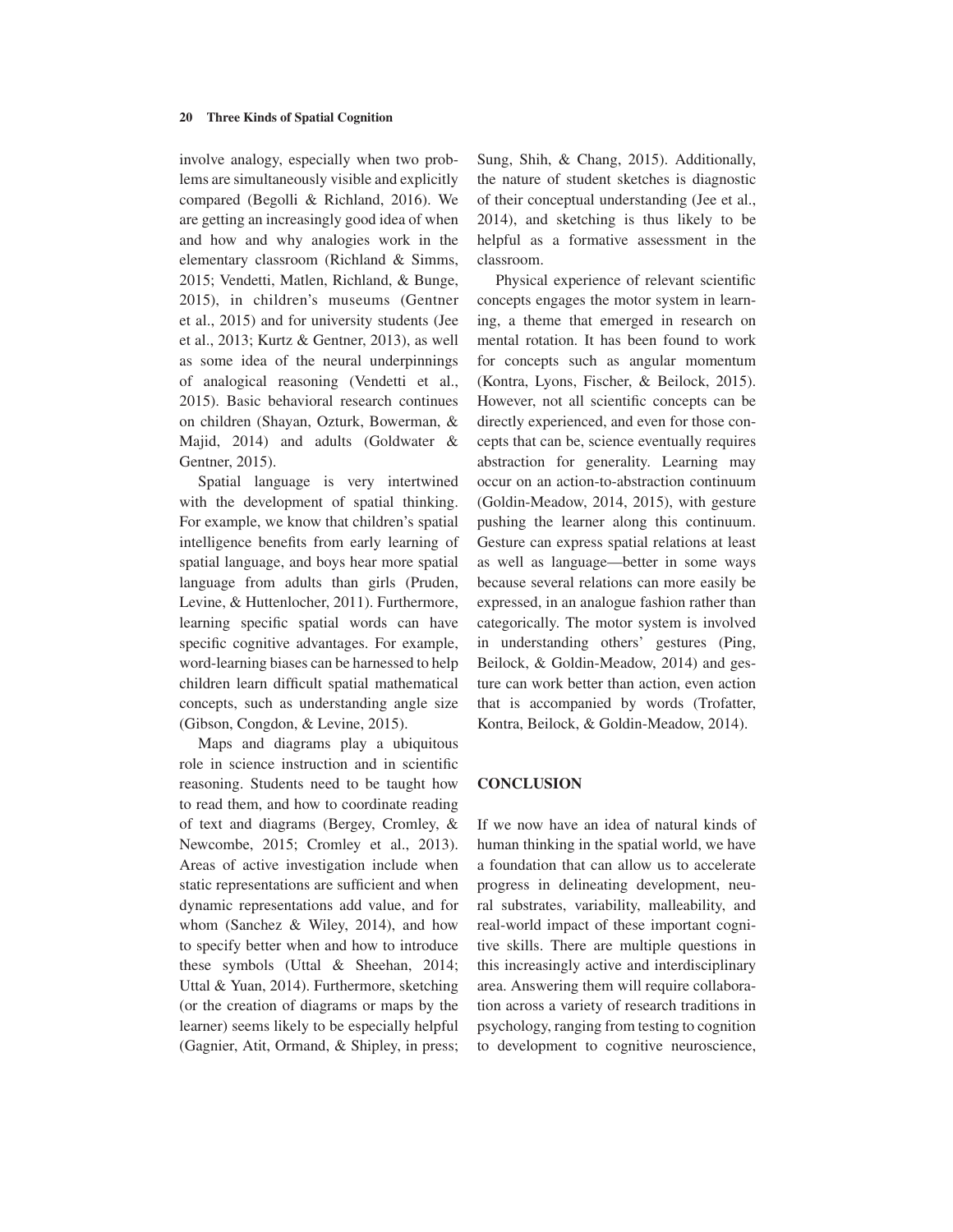and including considerations of personality and social psychology that we have hardly touched on. The enterprise will also require expertise from linguistics, geography, and geographic information science, artificial intelligence and robotics, cellular and systems neuroscience, and STEM education. It is an exciting time.

#### **REFERENCES**

- Aguirre, G. K., & D'Esposito, M. (1999). Topographical disorientation: A synthesis and taxonomy. *Brain*, *122*(9), 1613–1628.
- Alfieri, L., Nokes-Malach, T. J., & Schunn, C. D. (2013). Learning through case comparisons: A meta-analytic review. *Educational Psychologist*, *48*(2), 87–113.
- Atit, K., Shipley, T. F., & Tikoff, B. (2013). Twisting space: Are rigid and non-rigid mental transformations separate spatial skills? *Cognitive Processing*, *14*(2), 163–173.
- Bailenson, J. N., Shum, M. S., & Uttal, D. H. (2000). The initial segment strategy: A heuristic for route selection. *Memory & Cognition*, *28*(2), 306–318.
- Baird, J. C., Wagner, M., & Noma, E. (1982). Impossible cognitive spaces. *Geographical Analysis*, *14*(3), 204–216.
- Barrett, L. F. (2006). Are emotions natural kinds? *Perspectives on Psychological Science*, *1*(1), 28–58.
- Beaudoin-Ryan, L., & Goldin-Meadow, S. (2014). Teaching moral reasoning through gesture. *Developmental Science*, *17*(6), 984–990.
- Begolli, K. N., & Richland, L. E. (2016). Teaching mathematics by comparison: Analog visibility as a double-edged sword. *Journal of Educational Psychology*, *108*(2), 194.
- Bergey, B. W., Cromley, J. G., & Newcombe, N. S. (2015). Teaching high school biology students to coordinate text and diagrams: Relations with transfer, effort, and spatial skill. *International Journal of Science Education*, *37*(15), 2476–2502.
- Biederman, I. (1987). Recognition-bycomponents: A theory of human image understanding. *Psychological Review*, *94*(2), 115.
- Blacker, K. J., Weisberg, S. M., Newcombe, N. S., & Courtney, S. M. (2017). Keeping track of where we are: Spatial working memory in navigation. *Visual Cognition*. Advance online publication. doi:10.1080/13506285.2017 .1322652.
- Burgess, N. (2006). Spatial memory: How egocentric and allocentric combine. *Trends in Cognitive Sciences*, *10*(12), 551–557.
- Byrne, P., Becker, S., & Burgess, N. (2007). Remembering the past and imagining the future: A neural model of spatial memory and imagery. *Psychological Review*, *114*(2), 340.
- Chai, X. J., & Jacobs, L. F. (2009). Sex differences in directional cue use in a virtual landscape. *Behavioral Neuroscience*, *123*(2), 276.
- Chatterjee, A. (2008). The neural organization of spatial thought and language. *Seminars in Speech and Language*, *29*, 226–238.
- Cheke, L. G., Bird, C. D., & Clayton, N. S. (2011). Tool-use and instrumental learning in the Eurasian jay (*Garrulus glandarius*). *Animal Cognition*, *14*(3), 441–455.
- Chen, Z., Lowry, S., Jacobson, A., Hasselmo, M. E., & Milford, M. (2015). Bio-inspired homogeneous multi-scale place recognition. *Neural Networks*, *72*, 48–61.
- Cheng, K. (1986). A purely geometric module in the rat's spatial representation. *Cognition*, *23*(2), 149–178.
- Cheng, K., Huttenlocher, J., & Newcombe, N. S. (2013). 25 years of research on the use of geometry in spatial reorientation: A current theoretical perspective. *Psychonomic Bulletin & Review*, *20*(6), 1033–1054.
- Cheng, K., Shettleworth, S. J., Huttenlocher, J., & Rieser, J. J. (2007). Bayesian integration of spatial information. *Psychological Bulletin*, *133*(4), 625–637.
- Chrastil, E. R., & Warren, W. H. (2012). Active and passive contributions to spatial learning. *Psychonomic Bulletin & Review*, *19*, 1–23.
- Chrastil, E. R., & Warren, W. H. (2013). Active and passive spatial learning in human navigation: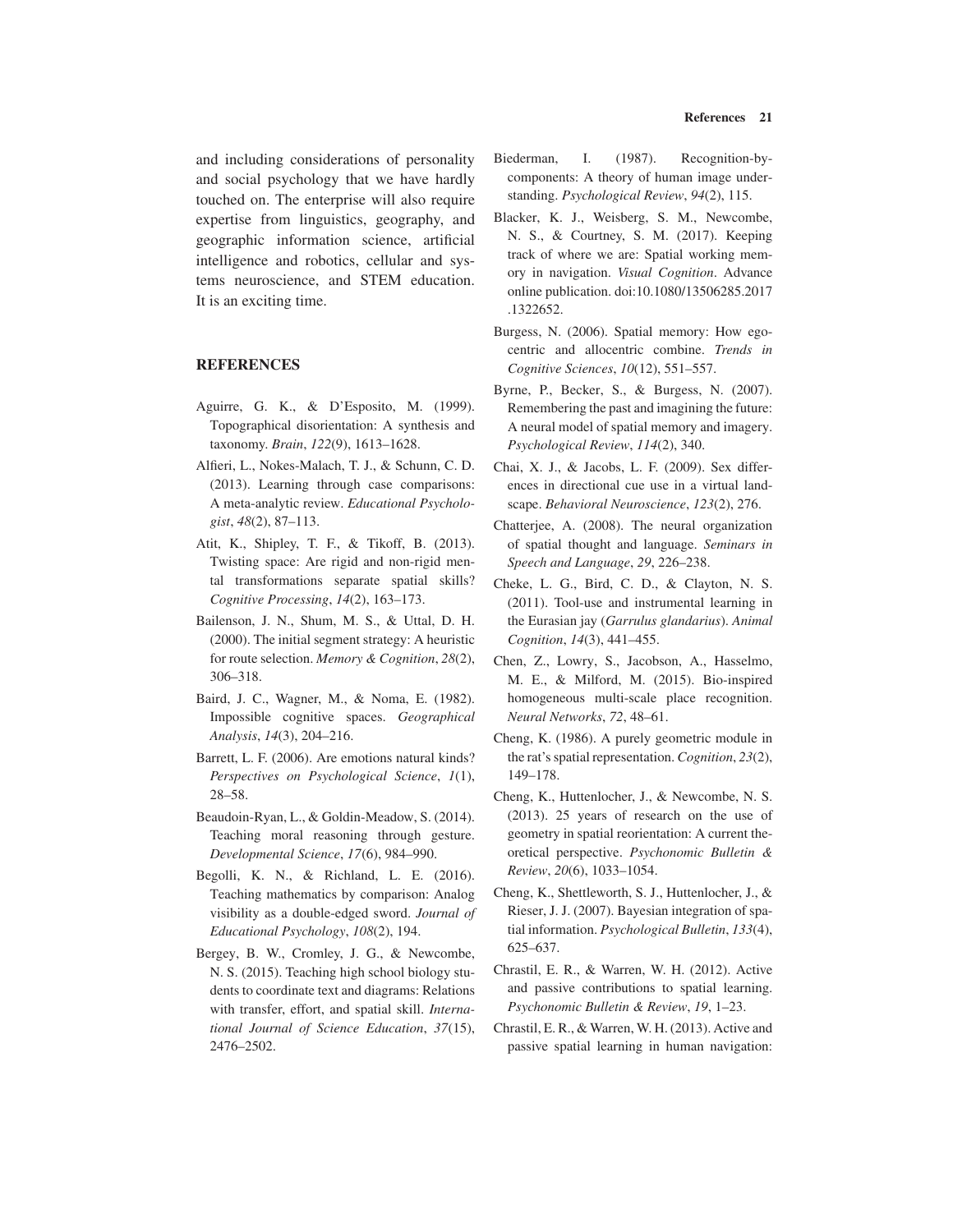Acquisition of survey knowledge. *Journal of Experimental Psychology: Learning, Memory, and Cognition*, *39*, 1520–1537.

- Chrastil, E. R., & Warren, W. H. (2014). From cognitive maps to cognitive graphs. *PLOS ONE*, *9*(11), e112544.
- Christie, S., Gentner, D., Call, J., & Haun, D. B. M. (2016). Sensitivity to relational similarity and object similarity in apes and children. *Current Biology*, *26*(4), 531–535.
- Cohen, C. A., & Hegarty, M. (2012). Inferring cross sections of 3D objects: A new spatial thinking test. *Learning and Individual Differences*, *22*(6), 868–874.
- Cromley, J. G., Perez, A. C., Fitzhugh, S., Tanaka, J., Newcombe, N., Shipley, T. F., & Wills, T. W. (2013). Improving students' diagram comprehension with classroom instruction. *Journal of Experimental Education*, *81*, 511–537.
- Dean, A. L., & Harvey, W. O. (1979). An information-processing analysis of a Piagetian imagery task. *Developmental Psychology*, *15*, 474–475.
- Doeller, C. F., King, J. A., & Burgess, N. (2008). Parallel striatal and hippocampal systems for landmarks and boundaries in spatial memory. *Proceedings of the National Academy of Sciences, USA*, *105*(15), 5915–5920.
- Ekstrom, A. D., Arnold, A. E., & Iaria, G. (2014). A critical review of the allocentric spatial representation and its neural underpinnings: Toward a network-based perspective. *Frontiers in Human Neuroscience*, *8*, 803.
- Ekstrom, A. D., Kahana, M. J., Caplan, J. B., Fields, T. A., Isham, E. A., Newman, E. L., & Fried, I. (2003). Cellular networks underlying human spatial navigation. *Nature*, *425*(6954), 184–188.
- Eliot, J., & Smith, I. M. (1983). *International directory of spatial tests*. Windsor, United Kingdom: Nfer-Nelson.
- Epstein, R. A. (2008). Parahippocampal and retrosplenial contributions to human spatial navigation. *Trends in Cognitive Sciences*, *12*(10), 388–396.
- Epstein, R., DeYoe, E. A., Press, D. Z., Rosen, A. C., & Kanwisher, N. (2001).

Neuropsychological evidence for a topographical learning mechanism in parahippocampal cortex. *Cognitive Neuropsychology*, *18*(6), 481–508.

- Epstein, R., Harris, A., Stanley, D., & Kanwisher, N. (1999). The parahippocampal place area: Recognition, navigation, or encoding? *Neuron*, *23*(1), 115–125.
- Epstein, R. A., Higgins, J. S., & Thompson-Schill, S. L. (2005). Learning places from views: Variation in scene processing as a function of experience and navigational ability. *Journal of Cognitive Neuroscience*, *17*(1), 73–83.
- Epstein, R., & Kanwisher, N. (1998). A cortical representation of the local visual environment. *Nature*, *392*(6676), 598–601.
- Ernst, M. O., & Banks, M. S. (2002). Humans integrate visual and haptic information in a statistically optimal fashion. *Nature*, *415*(6870), 429–433.
- Estes, D. (1998). Young children's awareness of their mental activity: The case of mental rotation. *Child Development*, *69*, 1345–1360.
- Falkenhainer, B., Forbus, K. D., & Gentner, D. (1989). The structure-mapping engine: Algorithm and examples. *Artificial Intelligence*, *41*(1), 1–63.
- Farah, M. J. (1991). Cognitive neuropsychology: Patterns of co-occurrence among the associative agnosias: Implications for visual object representation. *Cognitive Neuropsychology*, *8*(1), 1–19.
- Farah, M. J. (2004). *Visual agnosia* (2nd ed.). Cambridge, MA: MIT Press.
- Farah, M. J., & Hammond, K. M. (1988). Mental rotation and orientation-invariant object recognition: Dissociable processes. *Cognition*, *29*(1), 29–46.
- Farah, M. J., Hammond, K. M., Levine, D. N., & Calvanio, R. (1988). Visual and spatial mental imagery: Dissociable systems of representation. *Cognitive Psychology*, *20*(4), 439–462.
- Flavell, J. H., Flavell, E. F., Green, F. L., & Wilcox, S. A. (1980). Young children's knowledge about visual perception: Effect of observer's distance from target on perceptual clarity of target. *Developmental Psychology*, *16***,** 10–12.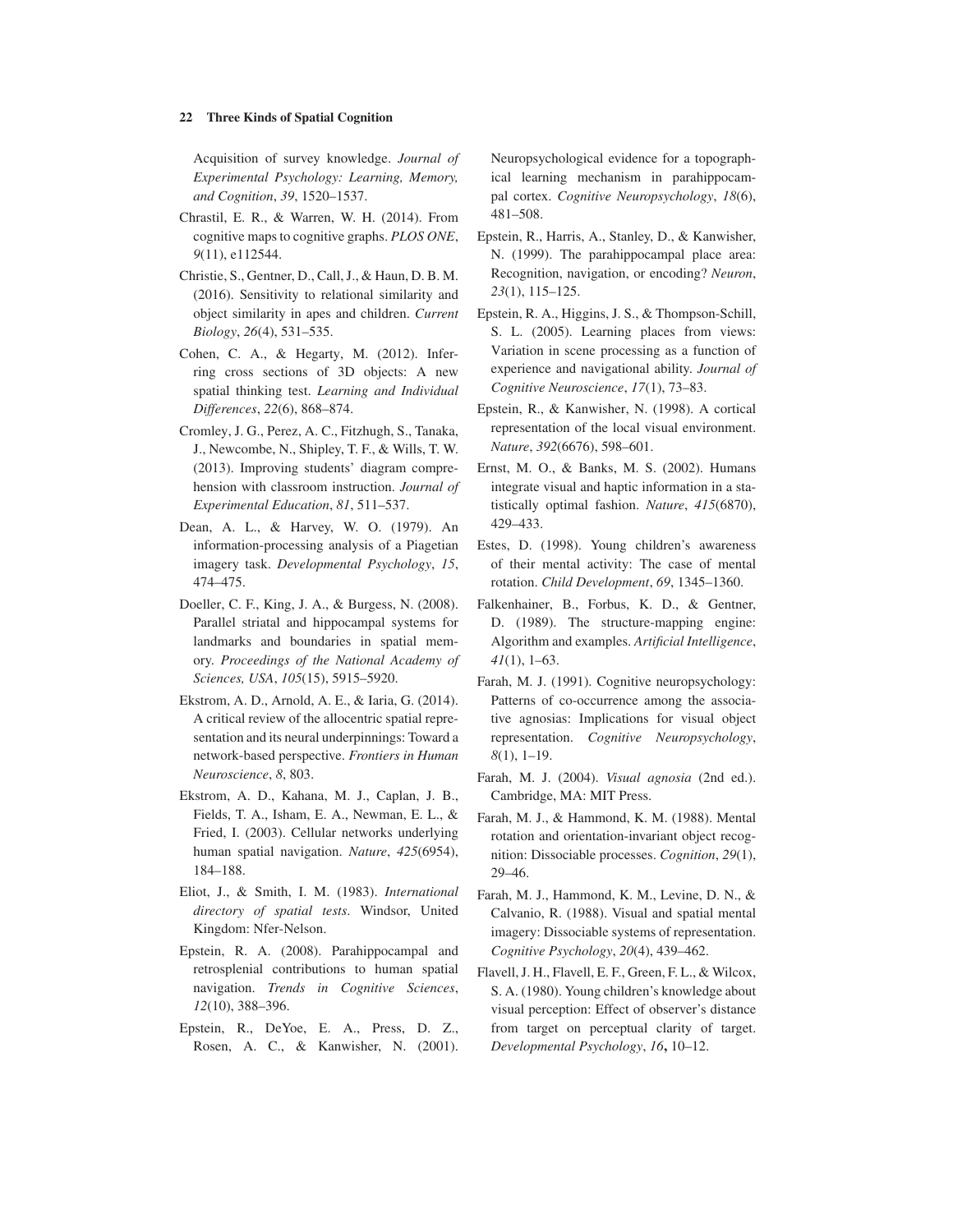- Foo, P., Warren, W. H., Duchon, A., & Tarr, M. J. (2005). Do humans integrate routes into a cognitive map? Map- versus landmark-based navigation of novel shortcuts. *Journal of Experimental Psychology: Learning, Memory, and Cognition*, *31*(2), 195–215.
- Forbus, K. D. (2011). Qualitative modeling. *WIREs Cognitive Science*, *2*, 374–391.
- Forbus, K. D., Usher, J., Lovett, A., Lockwood, K., & Wetzel, J. (2011). CogSketch: Sketch understanding for cognitive science research and for education. *Topics in Cognitive Science*, *3*(4), 648–666.
- Frick, A., Daum, M. M., Walser, S., & Mast, F. W. (2009). Motor processes in children's mental rotation. *Journal of Cognition and Development*, *10*(1–2), 18–40.
- Frick, A., Hansen, M. A., & Newcombe, N. S. (2013). Development of mental rotation in 3- to 5-year-old children. *Cognitive Development*, *28*, 386–399.
- Frick, A., Möhring, W., & Newcombe, N. S. (2014a). Development of mental transformation abilities. *Trends in Cognitive Sciences*, *18*, 536–542.
- Frick, A., Möhring, W., & Newcombe, N. S. (2014b). Picturing perspectives: Development of perspective-taking abilities in 4- to 8-year-olds. *Frontiers in Psychology*, *5*, 1–9.
- Frick, A. & Newcombe, N. S. (2012). Getting the big picture: Development of spatial scaling abilities. *Cognitive Development*, *27*, 270–282.
- Frick, A. & Newcombe, N. S. (2015). Young children's perception of diagrammatic representations. *Spatial Cognition and Computation*, *15*, 227–245.
- Fyhn, M., Molden, S., Witter, M. P., Moser, E. I., & Moser, M. B. (2004). Spatial representation in the entorhinal cortex. *Science*, *305*, 1258–1264.
- Gagnier, K. M., Atit, K., Ormand, C. & Shipley, T. F. (in press). Comprehending 3D diagrams: Sketching to support spatial reasoning. *Topics in Cognitive Science*.
- Gentner, D., Holyoak, K. J., & Kokinov, B. N. (2001). *The analogical mind: Perspectives from cognitive science*. Cambridge, MA: MIT Press.
- Gentner, D., Levine, S. C., Ping, R., Isaia, A., Dhillon, S., Bradley, C., & Honke, G. (2015). Rapid learning in a children's museum via analogical comparison. *Cognitive Science*. Advance online publication. doi:10.1111/ cogs.12248
- Gibson, D., Congdon, E., & Levine, S.C. (2015). The effects of word learning biases on children's understanding of angle. *Child Development*, *86*, 319–326.
- Giocomo, L. M., Zilli, E. A., Fransén, E., & Hasselmo, M. E. (2007). Temporal frequency of subthreshold oscillations scales with entorhinal grid cell field spacing. *Science*, *315*(5819), 1719–1722.
- Gleitman, L., & Papafragou, A. (2013). Relations between language and thought. In D. Reisberg (Ed.), *The Oxford handbook of cognitive psychology* (pp. 504–523). New York, NY: Oxford University Press.
- Göksun, T., Goldin-Meadow, S., Newcombe, N. S., & Shipley, T. F. (2013). Individual differences in mental rotation: What does gesture tell us? *Cognitive Processing*, *14*, 153–162.
- Goldin-Meadow, S. (2014). How gesture works to change our minds. *Trends in Neuroscience and Education*, *3*(1), 4–6.
- Goldin-Meadow, S. (2015). From action to abstraction: Gesture as a mechanism of change. *Developmental Review*, *38*, 167–184.
- Goldwater, M. B., & Gentner, D. (2015). On the acquisition of abstract knowledge: Structural alignment and explication in learning causal system categories. *Cognition*, *137*, 137–153.
- Goldwater, M. B., & Schalk, L. (2016). Relational categories as a bridge between cognitive and educational research. *Psychological Bulletin*, *142*(7), 729–757.
- Goodale, M. A., & Milner, A. D. (1992). Separate visual pathways for perception and action. *Trends in Neurosciences*, *15*(1), 20–25.
- Gray, J. R., & Thompson, P. M. (2004). Neurobiology of intelligence: Science and ethics. *Nature Reviews Neuroscience*, *5*(6), 471–482.
- Guderian, S., Dzieciol, A. M., Gadian, D. G., Jentschke, S., Doeller, C. F., Burgess, N., . . . Vargha-Khadem, F. (2015). Hippocampal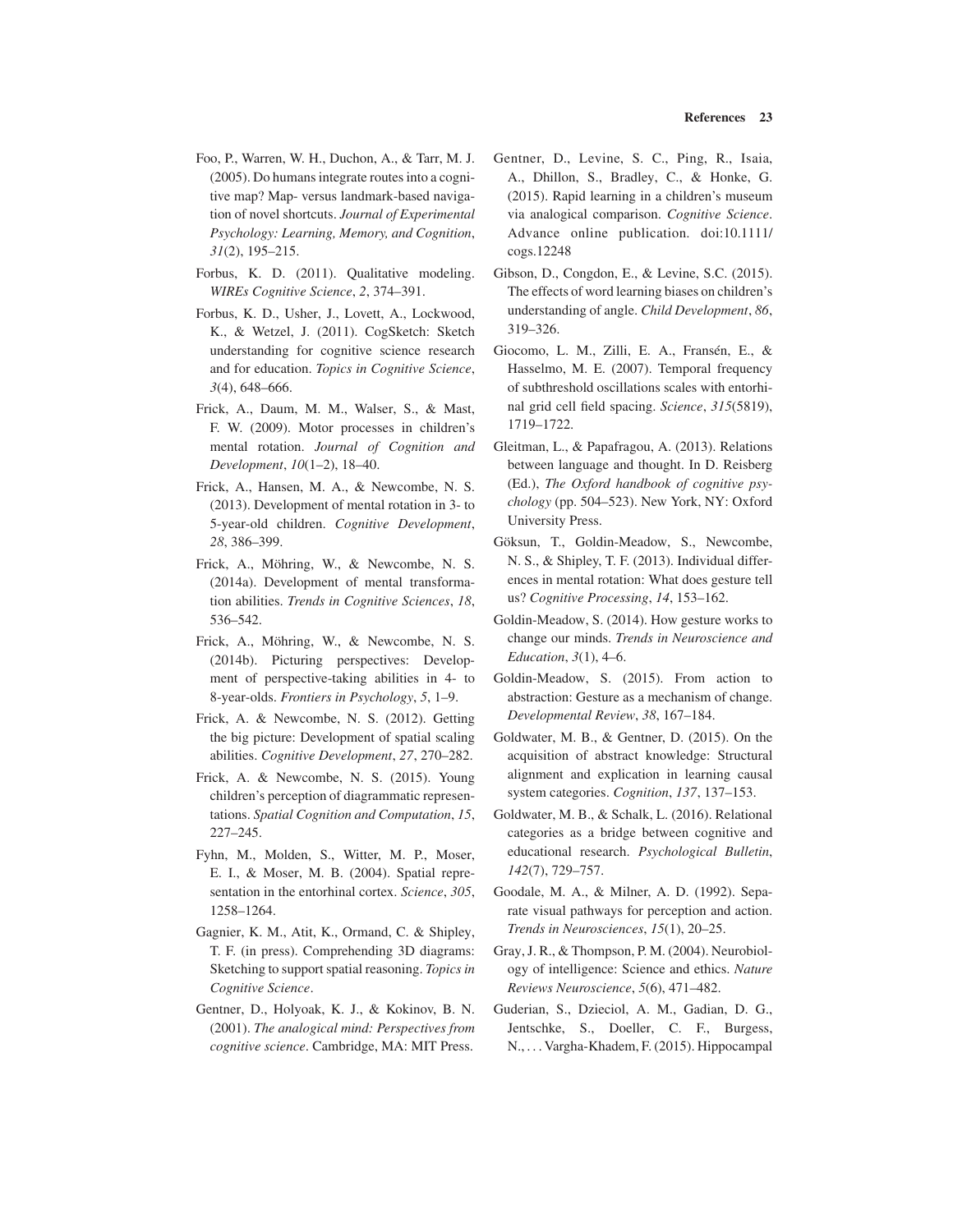volume reduction in humans predicts impaired allocentric spatial memory in virtual-reality navigation. *Journal of Neuroscience*, *35*(42), 14123–14131.

- Guilford, J. P., & Zimmerman, W. S. (1948). *Guilford-Zimmerman Aptitude Survey* [Database record]. Retrieved from PsycTESTS. doi:10.1037/t36583-000
- Gunderson, E. A., Ramirez, G., Beilock, S. L., & Levine, S. C. (2012). The relation between spatial skill and early number knowledge: The role of the linear number line. *Developmental Psychology*, *48*(5), 1229–1241.
- Hafting, T., Fyhn, M., Molden, S., Moser, M. B., & Moser, E. I. (2005). Microstructure of spatial map in the entorhinal cortex. *Nature 436*, 801–806.
- Harris, J., Hirsh-Pasek, K., & Newcombe, N. S. (2013a). A new twist on studying the development of dynamic spatial transformations: Mental paper folding in young children. *Mind, Brain and Education*, *7*, 49–55.
- Harris, J., Hirsh-Pasek, K., & Newcombe, N. S. (2013b). Understanding spatial transformations: Similarities and differences between mental rotation and mental folding. *Cognitive Processing*, *14*(2), 105–115.
- Hartley T., Maguire E. A., Spiers H. J., & Burgess, N. (2003). The well-worn route and the path less traveled: Distinct neural bases of route following and wayfinding in humans. *Neuron*, *37*, 877–888.
- Haun, D. B., & Call, J. (2009). Great apes' capacities to recognize relational similarity. *Cognition*, *110*(2), 147–159.
- Hauser, M. D., Chomsky, N., & Fitch, W. T. (2002). The faculty of language: What is it, who has it, and how did it evolve? *Science*, *298*(5598), 1569–1579.
- Hecht, E. E., Murphy, L. E., Gutman, D. A., Votaw, J. R., Schuster, D. M., Preuss, T. M., . . . Parr, L. A. (2013). Differences in neural activation for object-directed grasping in chimpanzees and humans. *Journal of Neuroscience*, *33*(35), 14117–14134.
- Hegarty, M., Montello, D. R., Richardson, A. E., Ishikawa, T., & Lovelace, K. (2006).

Spatial abilities at different scales: Individual differences in aptitude-test performance and spatial-layout learning. *Intelligence*, *34*(2), 151–176.

- Hegarty, M., Richardson, A. E., Montello, D. R., Lovelace, K., & Subbiah, I. (2002). Development of a self-report measure of environmental spatial ability. *Intelligence*, *30*(5), 425–447.
- Hegarty, M., & Waller, D. (2004). A dissociation between mental rotation and perspective- taking spatial abilities. *Intelligence*, *32*, 175–191.
- Hegarty, M., & Waller, D. (2005). Individual differences in spatial abilities. In P. Shah & A. Miyake (Eds.), *The Cambridge handbook of visuospatial thinking* (pp. 121–169). New York, NY: Cambridge University Press.
- Hihara, S., Obayashi, S., Tanaka, M., & Iriki, A. (2003). Rapid learning of sequential tool use by macaque monkeys. *Physiology & Behavior*, *78*(3), 427–434.
- Hirtle, S. C., & Jonides, J. (1985). Evidence of hierarchies in cognitive maps. *Memory & Cognition*, *13*(3), 208–217.
- Holden, M. P., Curby, K. M., Newcombe, N. S., & Shipley, T. F. (2010). A category adjustment approach to memory for spatial location in natural scenes. *Journal of Experimental Psychology: Learning, Memory, and Cognition*, *36*(3), 590–604.
- Holden, M. P., Newcombe, N. S., Resnick, I., & Shipley, T. F. (2015). Seeing like a geologist: Bayesian use of expert categories in location memory. *Cognitive Science*. Advance online publication. doi:10.1111/cogs.12229
- Holden, M. P., Newcombe, N. S., & Shipley, T. F. (2013). Location memory in the real world: Category adjustment effects in 3-dimensional space. *Cognition*, *128*(1), 45–55.
- Holmes, C. A., Marchette, S., & Newcombe, N. S. (in press). Multiple views of space: Continuous visual flow enhances small-scale spatial learning. *Journal of Experimental Psychology: Learning, Memory, and Cognition*.
- Holmes, C. A., & Newcombe, N. S. (2016). Integrating partial viewpoints of space: Array stability supports flexibility. Poster presented at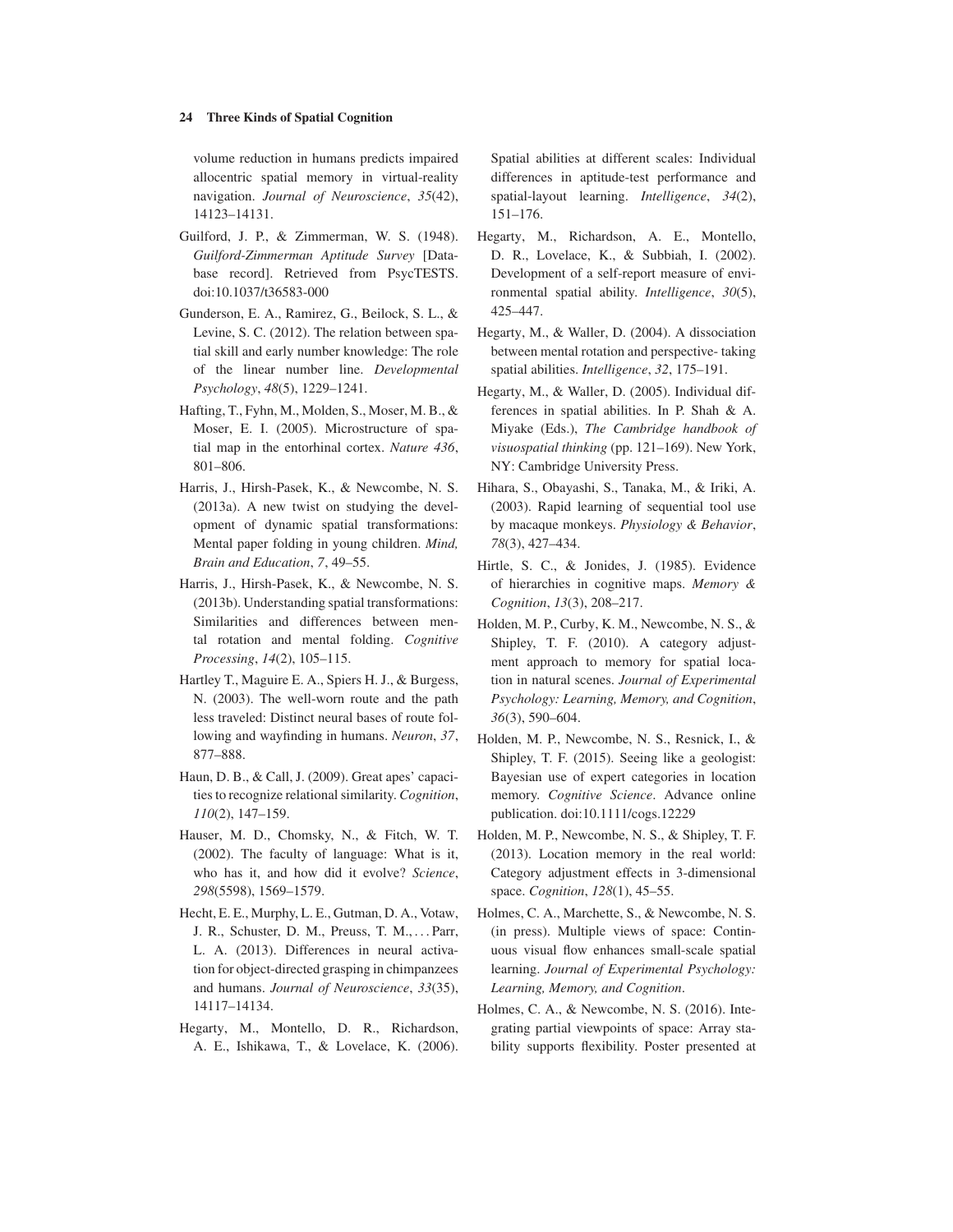the 57th annual meeting of the Psychonomic Society, Boston, MA, November 17–20.

- Holyoak, K. J., & Mah, W. A. (1982). Cognitive reference points in judgments of symbolic magnitude. *Cognitive Psychology*, *14*(3), 328–352.
- Hopkins, W. D., Fagot, J., & Vauclair, J. (1993). Mirror-image matching and mental rotation problem solving by baboons (*Papio papio*): Unilateral input enhances performance. *Journal of Experimental Psychology: General*, *122*(1), 61.
- Hribar, A., Haun, D., & Call, J. (2011). Great apes' strategies to map spatial relations. *Animal Cognition*, *14*(4), 511–523.
- Hummel, J. E., & Biederman, I. (1992). Dynamic binding in a neural network for shape recognition. *Psychological Review*, *99*(3), 480.
- Huttenlocher, J., Higgins, E. T., & Clark, H. H. (1971). Adjectives, comparatives, and syllogisms. *Psychological Review*, *78*(6), 487–504.
- Huttenlocher, J., Hedges, L. V., & Duncan, S. (1991). Categories and particulars: Prototype effects in estimating spatial location. *Psychological Review*, *98*(3), 352–376.
- Huttenlocher, J., Hedges, L. V., Lourenco, S. F., Crawford, L. E., & Corrigan, B. (2007). Estimating stimuli from contrasting categories: Truncation due to boundaries. *Journal of Experimental Psychology: General*, *136*(3), 502–519.
- Huttenlocher, J., & Presson, C. C. (1973). Mental rotation and the perspective problem. *Cognitive Psychology*, *4*, 277–299.
- Huttenlocher, J., & Presson, C. C. (1979). The coding and transformation of spatial information. *Cognitive Psychology*, *11*, 375–394.
- Hyman, S. E. (2010). The diagnosis of mental disorders: The problem of reification. *Annual Review of Clinical Psychology*, *6*, 155–179.
- Jacobs, L. F., & Schenk, F. (2003). Unpacking the cognitive map: The parallel map theory of hippocampal function. *Psychological Review*, *110*(2), 285–315.
- Jee, B. D., Gentner, D., Uttal, D. H., Sageman, B., Forbus, K. D., Manduca, C. A., ... Tikoff, B. (2014). Drawing on experience: How domain knowledge is reflected in sketches of scientific

structures and processes. *Research in Science Education*, *44*(6), 859–883.

- Jee, B. D., Uttal, D. H., Gentner, D., Manduca, C., Shipley, T. F., & Sageman, B. (2013). Finding faults: Analogical comparison supports spatial concept learning in geoscience. *Cognitive Processing*, *14*(2), 175–187.
- Just, M. A., & Carpenter, P. A. (1985). Cognitive coordinate systems: Accounts of mental rotation and individual differences in spatial ability. *Psychological Review*, *92*(2), 137.
- Kable, J. W., & Chatterjee, A. (2006). Specificity of action representations in the lateral occipitotemporal cortex. *Journal of Cognitive Neuroscience*, *18*(9), 1498–1517.
- Kim, J. G., Aminoff, E. M., Kastner, S., & Behrmann, M. (2015). A neural basis for developmental topographic disorientation. *Journal of Neuroscience*, *35*(37), 12954–12969.
- Kim, S., Borst, G., Thompson, W. L., Hopkins, R. O., Kosslyn, S. M., & Squire, L. R. (2013). Sparing of spatial mental imagery in patients with hippocampal lesions. *Learning & Memory*, *20*(11), 657–663.
- Klippel, A. (2012). Spatial information theory meets spatial thinking: Is topology the Rosetta Stone of spatio-temporal cognition? *Annals of the Association of American Geographers*, *102*, 1310–1328.
- Kluss, T., Marsh, W. E., Zetzsche, C., & Schill, K. (2015). Representation of impossible worlds in the cognitive map. *Cognitive Processing*, *16*(Suppl. 1), 271–276.
- Köhler, C., Hoffmann, K. P., Dehnhardt, G., & Mauck, B. (2005). Mental rotation and rotational invariance in the rhesus monkey (*Macaca mulatta*). *Brain, Behavior and Evolution*, *66*(3), 158–166.
- Kontra, C., Lyons, D., Fischer, S., & Beilock, S. L. (2015). Physical experience enhances science learning. *Psychological Science*, *26*(6), 737–749.
- Kosslyn, S. M. (1987). Seeing and imagining in the cerebral hemispheres: A computational approach. *Psychological Review*, *94*(2), 148.
- Kosslyn, S. M., & Pomerantz, J. R. (1977). Imagery, propositions, and the form of internal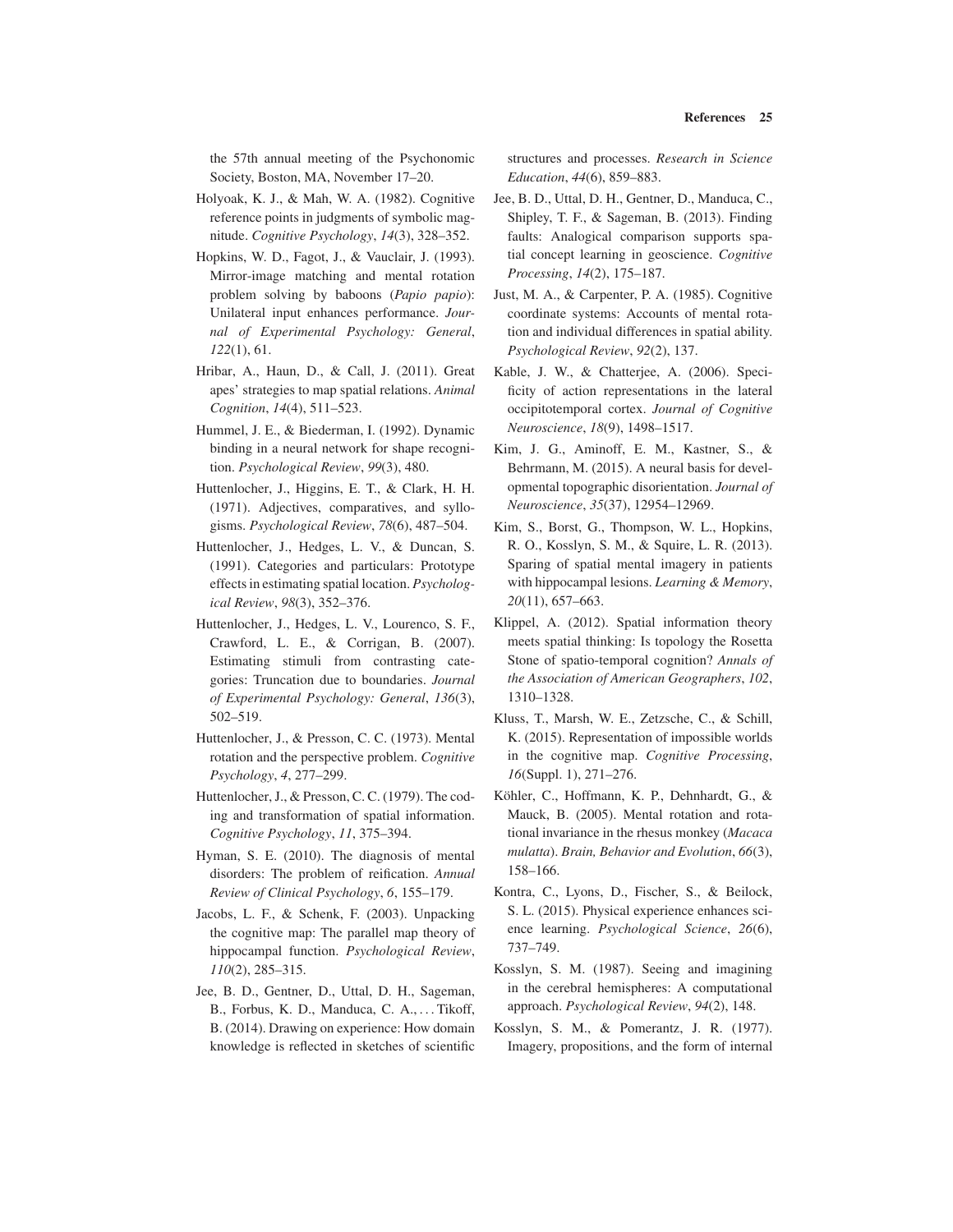representations. *Cognitive Psychology*, *9*(1), 52–76.

- Kozhevnikov, M., & Hegarty, M. (2001). A dissociation between object-manipulation and perspective-taking spatial abilities. *Memory & Cognition*, *29*, 745–756.
- Kozhevnikov, M., Motes, M. A., & Hegarty, M. (2007). Spatial visualization in physics problem solving. *Cognitive Science*, *31*(4), 549–579.
- Kraemer, D. J. M., Schinazi, V. R., Cawkwell, P. B., Tekriwal, A., Epstein, R. A., & Thompson-Schill, S. L. (2016). Verbalizing, visualizing, and navigating: The effect of strategies on encoding a large-scale virtual environment. *Journal of Experimental Psychology: Learning, Memory, and Cognition*. Advance online publication. doi:10.1037/xlm0000314
- Kuhlmeier, V. A., & Boysen, S. T. (2001). The effect of response contingencies on scale model task performance by chimpanzees (*Pan troglodytes*). *Journal of Comparative Psychology*, *115*(3), 300.
- Kuhlmeier, V. A., Boysen, S. T., & Mukobi, K. L. (1999). Scale-model comprehension by chimpanzees (*Pan troglodytes*). *Journal of Comparative Psychology*, *113*(4), 396.
- Kuipers, B., & Byun, Y. T. (1991). A robot exploration and mapping strategy based on a semantic hierarchy of spatial representations. *Robotics and Autonomous Systems*, *8*(1), 47–63.
- Kurtz, K. J., & Gentner, D. (2013). Detecting anomalous features in complex stimuli: The role of structured comparison. *Journal of Experimental Psychology: Applied*, *19*(3), 219–232.
- Lakoff, G., & Johnson, M. (2008). *Metaphors we live by*. Chicago, IL: University of Chicago Press.
- Lambrey, S., Doeller, C., Berthoz, A., & Burgess, N. (2012). Imagining being somewhere else: Neural basis of changing perspective in space. *Cerebral Cortex*, *22*, 166–174.
- Landau, B. (2016). Update on "what" and "where" in spatial language: A new division of labor for spatial terms. *Cognitive Science*, *41*(S2), 321–350.
- Landau, B., & Jackendoff, R. (1993). Whence and whither in spatial language and spatial cognition? *Behavioral and Brain Sciences*, *16*(2), 255–265.
- Lever, C., Burton, S., Jeewajee, A., O'Keefe, J., & Burgess, N. (2009). Boundary vector cells in the subiculum of the hippocampal formation. *Journal of Neuroscience*, *29*(31), 9771–9777.
- Linn, M. C., & Petersen, A. C. (1985). Emergence and characterization of sex differences in spatial ability: A meta-analysis. *Child Development*, 1479–1498.
- Loomis, J. M., Blascovich, J. J., & Beall, A. C. (1999). Immersive virtual environment technology as a basic research tool in psychology. *Behavior Research Methods, Instruments, & Computers*, *31*(4), 557–564.
- Lovett, A., & Forbus, K. (2013). Modeling spatial ability in mental rotation and paper-folding. In M. Knauff, M. Pauen, N. Sebanz, & I. Wachsmuth, *Proceedings of the 35th Annual Conference of the Cognitive Science Society*. Austin, TX: Cognitive Science Society.
- MacLean, E. L., Matthews, L. J., Hare, B. A., Nunn, C. L., Anderson, R. C., Aureli, F., . . . Haun, D. B. (2012). How does cognition evolve? Phylogenetic comparative psychology. *Animal Cognition*, *15*(2), 223–238.
- Maguire, E. (2001). The retrosplenial contribution to human navigation: A review of lesion and neuroimaging findings. *Scandinavian Journal of Psychology*, *42*(3), 225–238.
- Maguire, E. A., Gadian, G. G., Johnsrude, I. S., Good, C. D., Ashburner, J., Frackowiak, R. S. J., & Frith, C. D. (2000). Navigation-related structural change in the hippocampi of taxi drivers. *Proceedings of the National Academy of Sciences, USA*, *97*(8), 4398–4403.
- Maguire, E. A., Woollett, K., & Spiers, H. J. (2006). London taxi drivers and bus drivers: A structural MRI and neuropsychological analysis. *Hippocampus*, *16*(12), 1091–1101.
- Majid, A., Bowerman, M., Kita, S., Haun, D. B. M., & Levinson, S. C. (2004). Can language restructure cognition? The case for space. *Trends in Cognitive Sciences*, *8*(3), 108–114.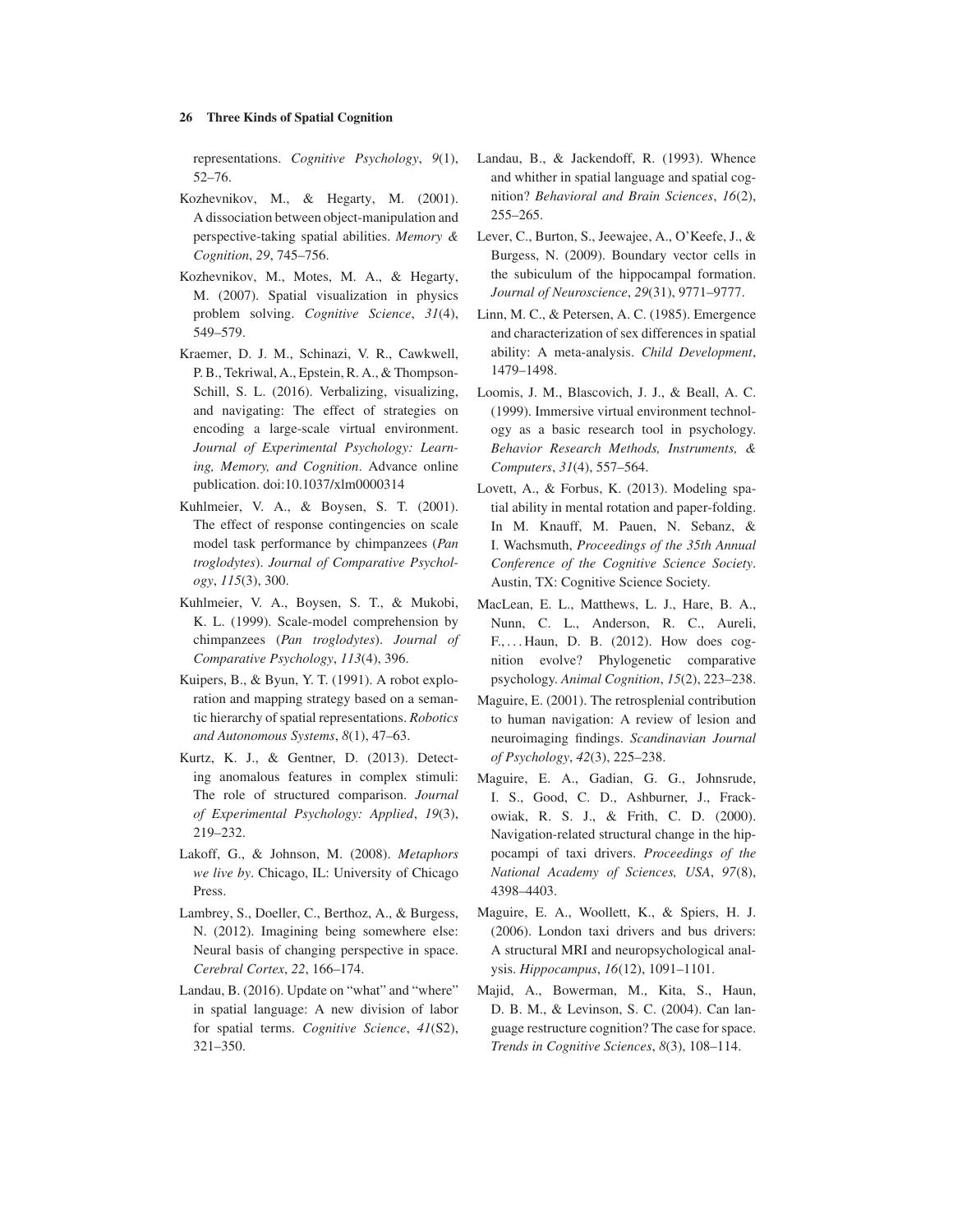- Marchette, S. A., Bakker, A., & Shelton, A. L. (2011). Cognitive mappers to creatures of habit: Different engagement of place and response learning mechanisms predicts human navigational behavior. *Journal of Neuroscience*, *31*(43), 15264–15268.
- Marchette, S. A., Vass, L. K., Ryan, J., & Epstein, R. A. (2014). Anchoring the neural compass: Coding of local spatial reference frames in human medial parietal lobe. *Nature Neuroscience*, *17*(11), 1598–1606.
- Marmor, G. S. (1975). Development of kinetic images: When does the child first represent movement in mental images? *Cognitive Psychology*, *7*, 548–559.
- Marmor, G. S. (1977). Mental rotation and number conservation: Are they related? *Developmental Psychology*, *13*, 320–325.
- Marr, D. (1982). *Vision: A computational approach*. Cambridge, MA: MIT Press.
- McDonald, R. J., & White, N. M. (1994). Parallel information processing in the water maze: Evidence for independent memory systems involving dorsal striatum and hippocampus. *Behavioral and Neural Biology*, *61*(3), 260–270.
- McNamara, T. P. (1991). Memory's view of space. In G. H. Bower (Ed.), *The psychology of learning and motivation: Advances in research and theory* (Vol. 27, pp. 147–186). San Diego, CA: Academic Press.
- McNamara, T. P., & Diwadkar, V. A. (1997). Symmetry and asymmetry of human spatial memory. *Cognitive Psychology*, *34*(2), 160–190.
- Milivojevic, B., Johnson, B. W., Hamm, J. P., & Corballis, M. C. (2003). Non-identical neural mechanisms for two types of mental transformation: Event-related potential during mental rotation and mental paper folding. *Neuropsychologia*, *41*, 1345–1356.
- Mishkin, M., Ungerleider, L. G., & Macko, K. A. (1983). Object vision and spatial vision: Two cortical pathways. *Trends in Neurosciences*, *6*, 414–417.
- Mitchell, J. P. (2009). Social psychology as a natural kind. *Trends in Cognitive Sciences*, *13*(6), 246–251.
- Moffat, S. D., Hampson, E., & Hatzipantelis, M. (1998). Navigation in a "virtual" maze: Sex differences and correlation with psychometric measures of spatial ability in humans. *Evolution and Human Behavior*, *19*(2), 73–87.
- Montello, D. R. (1993). Scale and multiple psychologies of space. In G. Goos & J. Hartmanis (Series Eds.) & A. U. Frank & I. Campari (Vol. Eds.), *Lecture notes in computer science: Vol. 716. Spatial information theory: A theoretical basis for GIS* (pp. 312–321). Proceedings of COSIT'93. Berlin, Germany: Springer-Verlag.
- Moore, D. S., & Johnson, S. P. (2008). Mental rotation in human infants: A sex difference. *Psychological Science*, *19*(11), 1063–1066.
- Morris, R. (1984). Developments of a water-maze procedure for studying spatial learning in the rat. *Journal of Neuroscience Methods*, *11*(1), 47–60.
- Morris, R. G. M., Garrud, P., Rawlins, J. N. P., & O'Keefe, J. (1982). Place navigation impaired in rats with hippocampal lesions. *Nature*, *297*(5868), 681–683.
- Mumaw, R. J., & Pellegrino, J. W. (1984). Individual differences in complex spatial processing. *Journal of Educational Psychology*, *76*(5), 920.
- Nardini, M., Begus, K., & Mareschal, D. (2013). Multisensory uncertainty reduction for hand localization in children and adults. *Journal of Experimental Psychology: Human Perception and Performance*, *39*(3), 773–787.
- Nardini, M., Jones, P., Bedford, R. & Braddick, O. (2008). Development of cue integration in human navigation. *Current Biology*, *18*(9), 689–693.
- Newcombe, N., & Huttenlocher, J. (1992). Children's early ability to solve perspectivetaking problems. *Developmental Psychology*, *28*, 635–643.
- Newcombe, N., Huttenlocher, J., Sandberg, E., Lie, E., & Johnson, S. (1999). What do misestimations and asymmetries in spatial judgment indicate about spatial representation? *Journal of Experimental Psychology: Learning, Memory, and Cognition*, *25*(4), 986–996.
- Newcombe, N. S., & Shipley, T. F. (2015). Thinking about spatial thinking: New typology,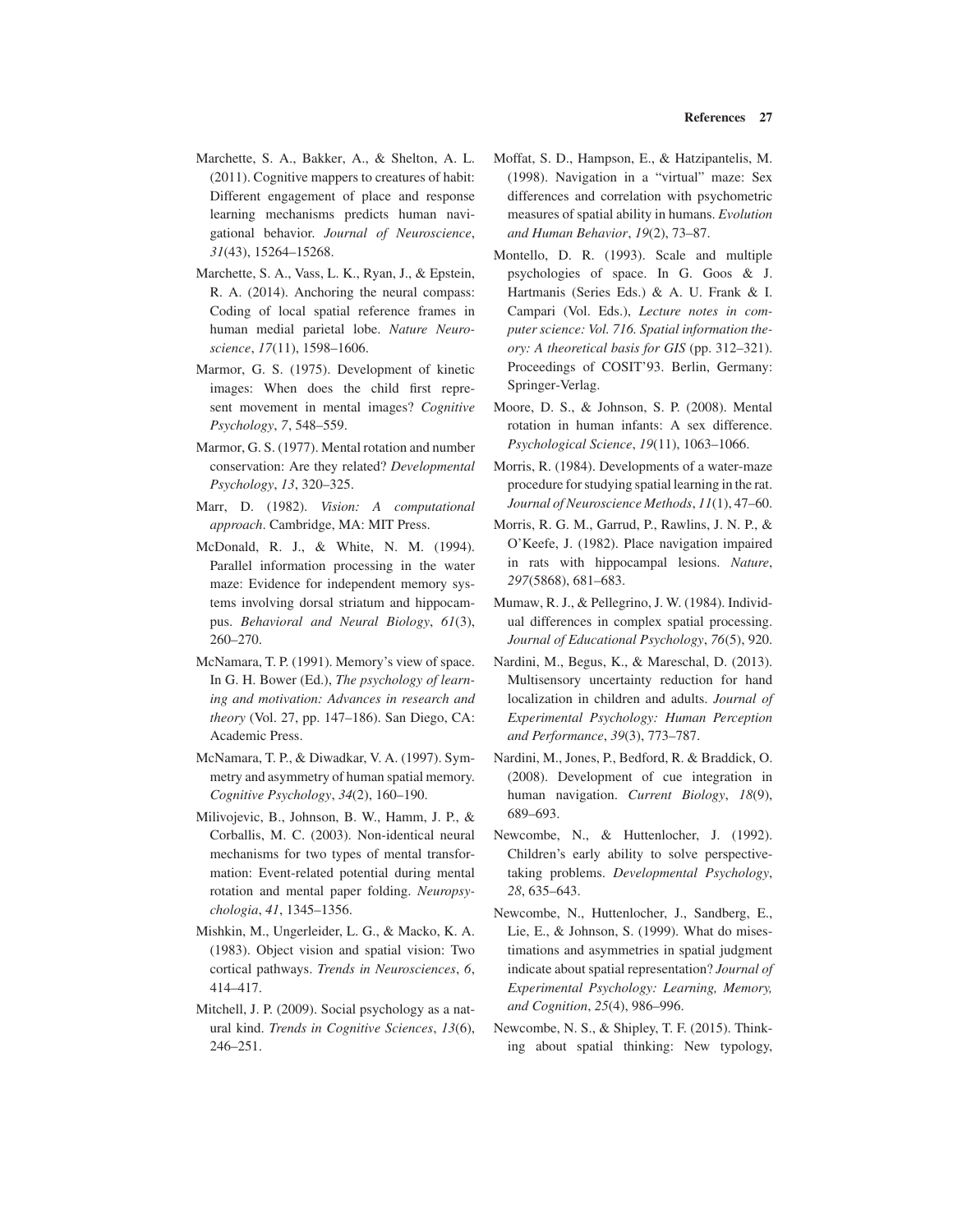new assessments. In J. S. Gero (Ed.), *Studying visual and spatial reasoning for design creativity* (pp. 179–192). Dordrecht, Netherlands: Springer.

- O'Keefe, J., & Dostrovsky, J. (1971). The hippocampus as a spatial map. Preliminary evidence from unit activity in the freely-moving rat. *Brain Research*, *34*, 171–175.
- O'Keefe, J., & Nadel, L. (1978). *The hippocampus as a cognitive map*. New York, NY: Oxford University Press.
- Ormand, C. J., Manduca, C., Shipley, T. F., Tikoff, B., Harwood, C. L., Atit, K., & Boone, A. P. (2014). Evaluating geoscience students' spatial thinking skills in a multi-institutional classroom study. *Journal of Geoscience Education*, *62*(1), 146–154.
- Packard, M. G., & McGaugh, J. L. (1996). Inactivation of hippocampus or caudate nucleus with lidocaine differentially affects expression of place and response learning. *Neurobiology of Learning and Memory*, *65*(1), 65–72.
- Piaget, J., & Inhelder, B. (1956). *The child's conception of space* (F. J. Langdon & J. L. Lunzer, Trans.). London, United Kingdom: Routledge and Kegan Paul. (Original work published 1948).
- Piaget, J., & Inhelder, B. (1971). *Mental imagery in the child; A study of the development of imaginal representation* (P. A. Chilton, Trans.). New York: Basic Books. (Original work published 1966).
- Ping, R., Beilock, S. L., & Goldin-Meadow, S. (2014). Understanding gesture: Is the listener's motor system involved? *Journal of Experimental Psychology: General*, *143*(1), 195–204. doi: 10.1037/a0032246
- Pinker, S., & Jackendoff, R. (2005). The faculty of language: What's special about it? *Cognition*, *95*(2), 201–236.
- Poeppel, D., & Hickok, G. (2004). Towards a new functional anatomy of language. *Cognition*, *92*(1), 1–12.
- Pruden, S. M., Levine, S. C., & Huttenlocher, J. (2011) Children's spatial thinking: Does talk about the spatial world matter? *Developmental Science*, *14*(6), 1417–1430.
- Pylyshyn, Z. W. (1973). What the mind's eye tells the mind's brain: A critique of mental imagery. *Psychological Bulletin*, *80*(1), 1.
- Pyoun, H. K., Sargent, J., Dopkins, S., & Philbeck, J. (2013). Two-category place representations persist over body rotations. *Memory & Cognition*, *41*(8), 1132–1143.
- Quinn, P. C., & Liben, L. S. (2008). A sex difference in mental rotation in young infants. *Psychological Science*, *19*(11), 1067–1070.
- Ratcliff, G. (1979). Spatial thought, mental rotation and the right cerebral hemisphere. *Neuropsychologia*, *17*, 49–54.
- Ravassard, P., Kees, A., Willers, B., Ho, D., Aharoni, D., Cushman, J., . . . Mehta, M. R. (2013). Multisensory control of hippocampal spatiotemporal selectivity. *Science*, *340*(6138), 1342–1346.
- Reader, S. M., & Laland, K. N. (2002). Social intelligence, innovation, and enhanced brain size in primates. *Proceedings of the National Academy of Sciences, USA*, *99*(7), 4436–4441.
- Resnick, I., Davatzes, A., Newcombe, N. S., & Shipley, T. F. (in press). Using relational reasoning to learn about scientific phenomena at unfamiliar scales. *Educational Psychology Review*.
- Resnick, I., Newcombe, N. S., & Shipley, T. F. (in press). Dealing with big numbers: Representation and understanding of magnitudes outside of human experience. *Cognitive Science*.
- Resnick, I., & Shipley, T. F. (2013). Breaking new ground in the mind: An initial study of mental brittle transformation and mental rigid rotation in science experts. *Cognitive Processing*, *14*(2), 143–152.
- Restle, F. (1957). Discrimination of cues in mazes: A resolution of the "place-vs.-response" question. *Psychological Review*, *64*(4), 217.
- Richland, L. E., & Simms, N. (2015), Analogy, higher order thinking, and education, *WIREs Cognitive Science*, *6*(2), 177–192.
- Rosati, A. G., & Hare, B. (2012). Chimpanzees and bonobos exhibit divergent spatial memory development. *Developmental Science*, *15*(6), 840–853.
- Sadalla, E. K., Burroughs, W. J., & Staplin, L. J. (1980). Reference points in spatial cognition.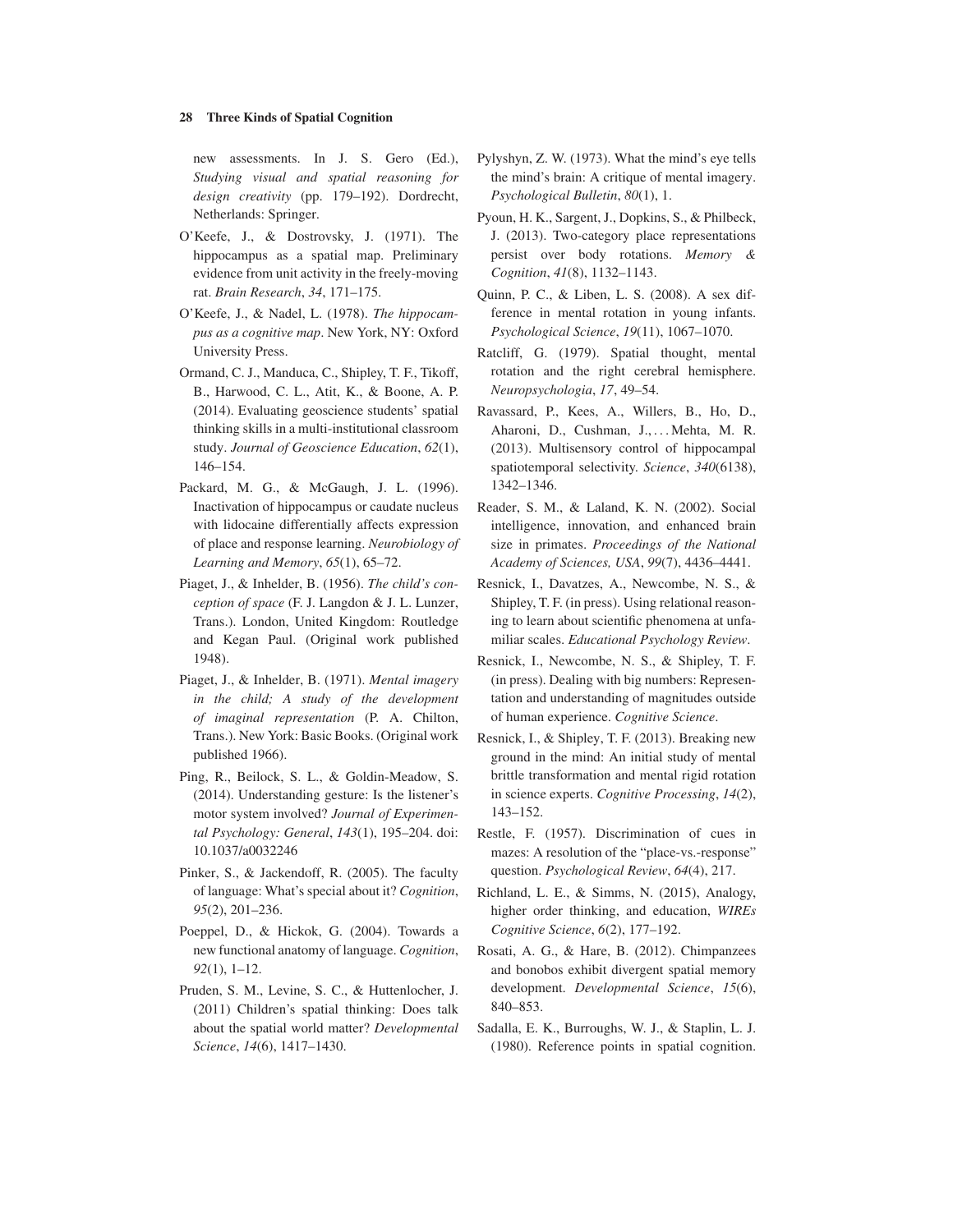*Journal of Experimental Psychology: Human Learning and Memory*, *6*(5), 516–528.

- Sanchez, C. A., & Wiley, J. (2014). The role of dynamic spatial ability in geoscience text comprehension. *Learning and Instruction*, *31*, 33–45.
- Sargolini, F., Fyhn, M., Hafting, T., McNaughton, B. L., Witter, M. P., Moser, M. B., & Moser, E. I. (2006). Conjunctive representation of position, direction, and velocity in the entorhinal cortex. *Science 312*, 758–762.
- Schinazi, V. R., Nardi, D., Newcombe, N. S., Shipley, T. F. & Epstein, R. A. (2013). Hippocampal size predicts rapid learning of a cognitive map in humans. *Hippocampus*, *23*, 515–528.
- Shayan, S., Ozturk, O., Bowerman, M., & Majid, A. (2014). Spatial metaphor in language can promote the development of cross-modal mappings in children. *Developmental Science*, *17*(4), 636–643.
- Shepard, R. N., & Cooper, L. A. (1986). *Mental images and their transformations*. Cambridge, MA: MIT Press.
- Shepard, R. N., & Feng, C. (1972). A chronometric study of mental paper folding. *Cognitive Psychology*, *3*(2), 228–243.
- Shepard, R. N., & Metzler, J. (1971). Mental rotation of three-dimensional objects. *Science*, *171*(3972), 701–703.
- Shine, J. P., Valdés-Herrera, J. P., Hegarty, M., & Wolbers, T. (2016). The human retrosplenial cortex and thalamus code head direction in a global reference frame. *Journal of Neuroscience*, *36*(24), 6371–6381.
- Sholl, M. J. (1996). From visual information to cognitive maps. In J. Portugal (Ed.), *The construction of cognitive maps* (pp. 157–186). Dordrecht, Netherlands: Springer.
- Simons, D. J., & Wang, R. F. (1998). Perceiving real-world viewpoint changes. *Psychological Science*, *9*, 315–320.
- Snow, R. E., Kyllonen, P. C., & Marshalek, B. (1984). The topography of ability and learning correlations. *Advances in the Psychology of Human Intelligence*, *2*(S 47), 103.
- Solstad, T., Boccara, C. N., Kropff, E., Moser, M. B., & Moser, E. I. (2008). Representation of geometric borders in the entorhinal cortex. *Science*, *322*(5909), 1865–1868.
- Squire, L. R. (1992). Declarative and nondeclarative memory: Multiple brain systems supporting learning and memory. *Journal of Cognitive Neuroscience*, *4*(3), 232–243.
- Stevens, A., & Coupe, P. (1978). Distortions in judged spatial relations. *Cognitive Psychology*, *10*(4), 422–437.
- Sung, Y.-T., Shih, P.-C., & Chang, K.-E. (2015). The effects of 3D-representation instruction on composite-solid surface-area learning for elementary school students. *Instructional Science*, *43*(1), 115–145.
- Tarr, M. J., & Bülthoff, H. H. (1998). Image-based object recognition in man, monkey and machine. *Cognition*, *67*(1), 1–20.
- Tatler, B. W., & Land, M. F. (2011). Vision and the representation of the surroundings in spatial memory. *Philosophical Transactions of the Royal Society B: Biological Sciences*, *366*, 596–610.
- Taube, J. S. (2007). The head direction signal: Origins and sensory-motor integration. *Annual Review of Neuroscience*, *30*, 181–207.
- Taube, J. S., Muller, R. U., & Ranck, J. B. (1990a). Head-direction cells recorded from the postsubiculum in freely moving rats. I. Description and quantitative analysis. *Journal of Neuroscience*, *10*(2), 420–435.
- Taube, J. S., Muller, R. U., & Ranck, J. B. (1990b). Head-direction cells recorded from the postsubiculum in freely moving rats. II. Effects of environmental manipulations. *Journal of Neuroscience*, *10*(2), 436–447.
- Taube, J. S., Valerio, S., & Yoder, R. M. (2013). Is navigation in virtual reality with FMRI really navigation? *Journal of Cognitive Neuroscience*, *25*(7), 1008–1019.
- Tolman, E. C. (1948). Cognitive maps in rats and men. *Psychological Review*, *55*(4), 189–208.
- Tolman, E. C., Ritchie, B. F., & Kalish, D. (1946). Studies in spatial learning. I. Orientation and the short-cut. *Journal of Experimental Psychology*, *36*(1), 13–24.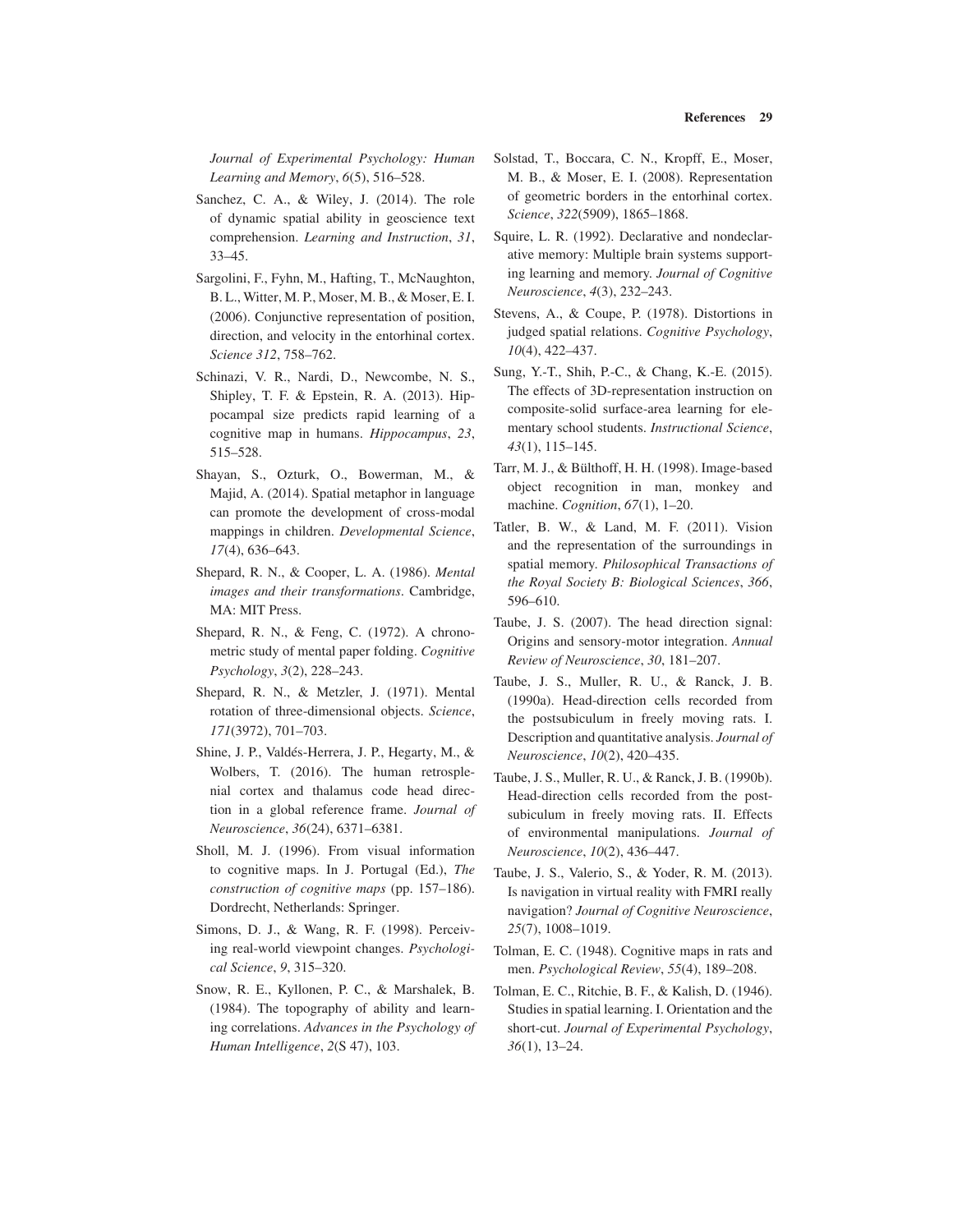- Tomasino, B., Toraldo, A., & Rumiati, R. I. (2003). Dissociation between the mental rotation of visual images and motor images in unilateral brain-damaged patients. *Brain and Cognition*, *51*(3), 368–371.
- Trofatter, C., Kontra, C., Beilock, S. L., & Goldin-Meadow, S. (2014). Gesturing has a larger impact on problem-solving than action, even when action is accompanied by words. *Language, Cognition & Neuroscience*, *30*(3), 251–260.
- Tulving, E. (1972). Episodic and semantic memory. In E. Tulving & W. Donaldson (Eds.), *Organization of memory* (pp. 382–404). London, United Kingdom: Academic Press.
- Tversky, B. (1981). Distortions in memory for maps. *Cognitive Psychology*, *13*(3), 407–433.
- Uttal, D. H. (2000). Seeing the big picture: Map use and the development of spatial cognition. *Developmental Science*, *3*(3), 247–264.
- Uttal, D. H., Friedman, A., Hand, L. L., & Warren, C. (2010). Learning fine-grained and category information in navigable real-world space. *Memory & Cognition*, *38*, 8, 1026–1040.
- Uttal, D. H., Meadow, N. G., Tipton, E., Hand, L. L., Alden, A. R., Warren, C., & Newcombe, N. S. (2013). The malleability of spatial skills: A meta-analysis of training studies. *Psychological Bulletin*, *139*, 352–402.
- Uttal, D. H., & Sheehan, K. J. (2014). The development of children's understanding of maps and models: A prospective cognition perspective. *Journal of Cognitive Education and Psychology*, *13*(2), 188–200.
- Uttal, D. H., & Yuan, L. (2014). Using symbols: Developmental perspectives. *WIREs Cognitive Science*, *5*(3), 295–304.
- Vandenberg, S. G., & Kuse, A. R. (1978). Mental rotations, a group test of three-dimensional spatial visualization. *Perceptual and Motor Skills*, *47*(2), 599–604.
- Vass, L. K., & Epstein, R. A. (2013). Abstract representations of location and facing direction in the human brain. *Journal of Neuroscience*, *33*(14), 6133–6142.
- Vauclair, J., Fagot, J., & Hopkins, W. D. (1993). Rotation of mental images in baboons when the

visual input is directed to the left cerebral hemisphere. *Psychological Science*, *4*(2), 99–103.

- Vendetti, M., Matlen, B., Richland, L., & Bunge, S. (2015). Analogical reasoning in the classroom: Insights from cognitive science. *Mind, Brain, and Education*, *9*(2), 100–106,
- Verdine, B. N., Golinkoff, R. M., Hirsh-Pasek, K., & Newcombe, N. S. (in press). Links between spatial and mathematical skills across the preschool years. *Monographs of the Society for Research in Child Development*.
- Wai, J., Lubinski, D., & Benbow, C. P. (2009). Spatial ability for STEM domains: Aligning over 50 years of cumulative psychological knowledge solidifies its importance. *Journal of Educational Psychology*, *101*(4), 817–835.
- Wang, R. F., & Brockmole, J. R. (2003). Human navigation in nested environments. *Journal of Experimental Psychology: Learning, Memory, and Cognition*, *29*(3), 398.
- Wang, R. F., & Simons, D. J. (1999). Active and passive scene recognition across views. *Cognition*, *70*, 191–210.
- Warren, W. H., Rothman, D. B., Schnapp, B. H., & Ericson, J. D. (2017). Wormholes in virtual space: From cognitive maps to cognitive graphs. *Cognition*, *166*, 152–163.
- Weir, A. A., Chappell, J., & Kacelnik, A. (2002). Shaping of hooks in New Caledonian crows. *Science*, *297*(5583), 981–981.
- Weisberg, S. M., & Newcombe, N. S. (2016). How do (some) people make a cognitive map? Routes, places and working memory. *Journal of Experimental Psychology: Learning, Memory, and Cognition*, *42*, 768–785.
- Weisberg, S. M., Schinazi, V. R., Newcombe, N. S., Shipley, T. F., & Epstein, R. A. (2014). Variations in cognitive maps: Understanding individual differences in navigation. *Journal of Experimental Psychology: Learning, Memory, and Cognition*, *40*(3), 669.
- Wiener, J., Shettleworth, S., Bingman, V. P., Cheng, K., Healy, S., Jacobs, L. F.,... Newcombe, N. S. (2011). Animal navigation: A synthesis. In J. Lupp (Series Ed.), R. Menzel & J. Fischer (Vol. Eds.), *Strüngmann forum report: Vol. 8. Animal thinking: Contemporary*